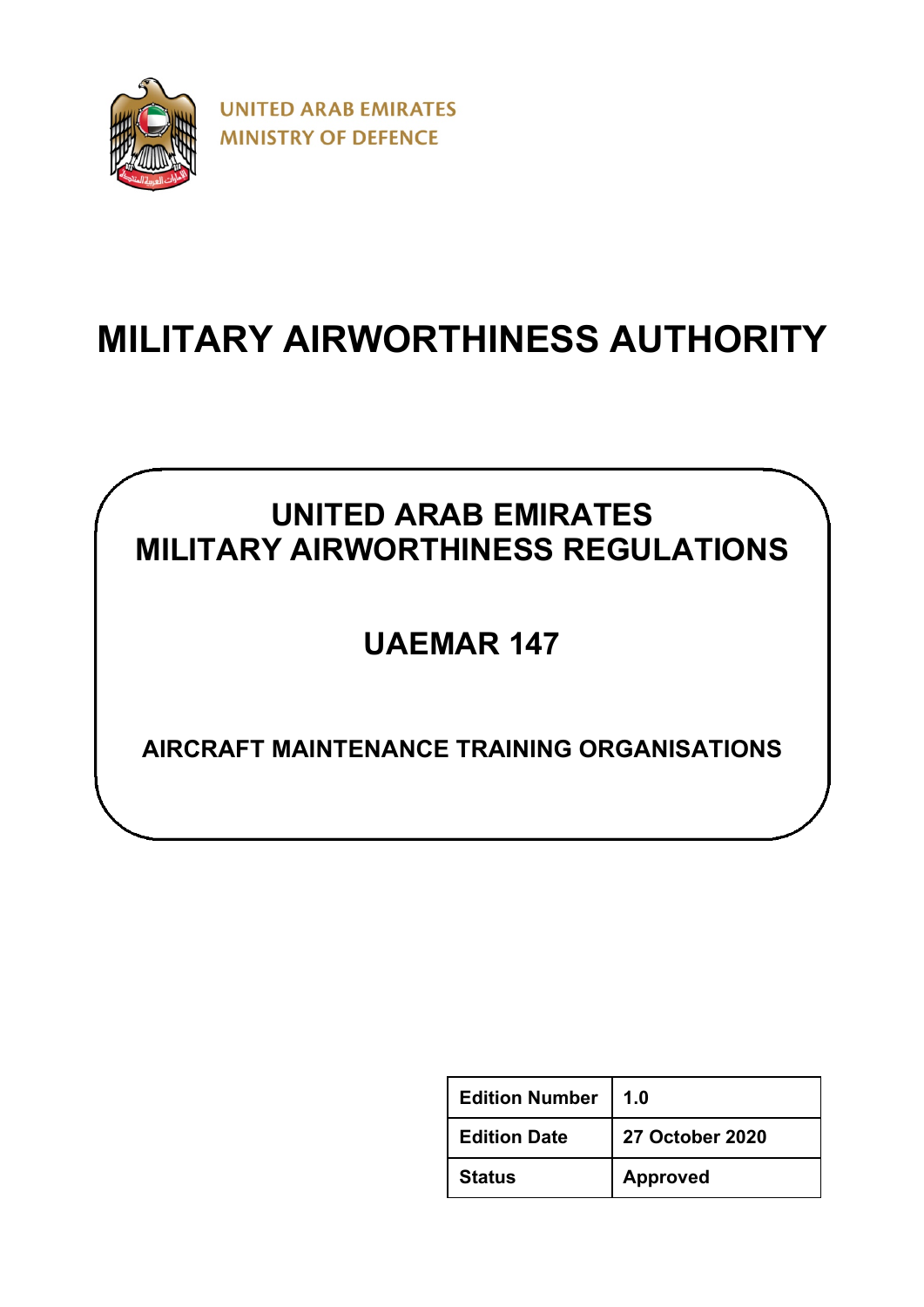# INTENTIONALLY LEFT BLANK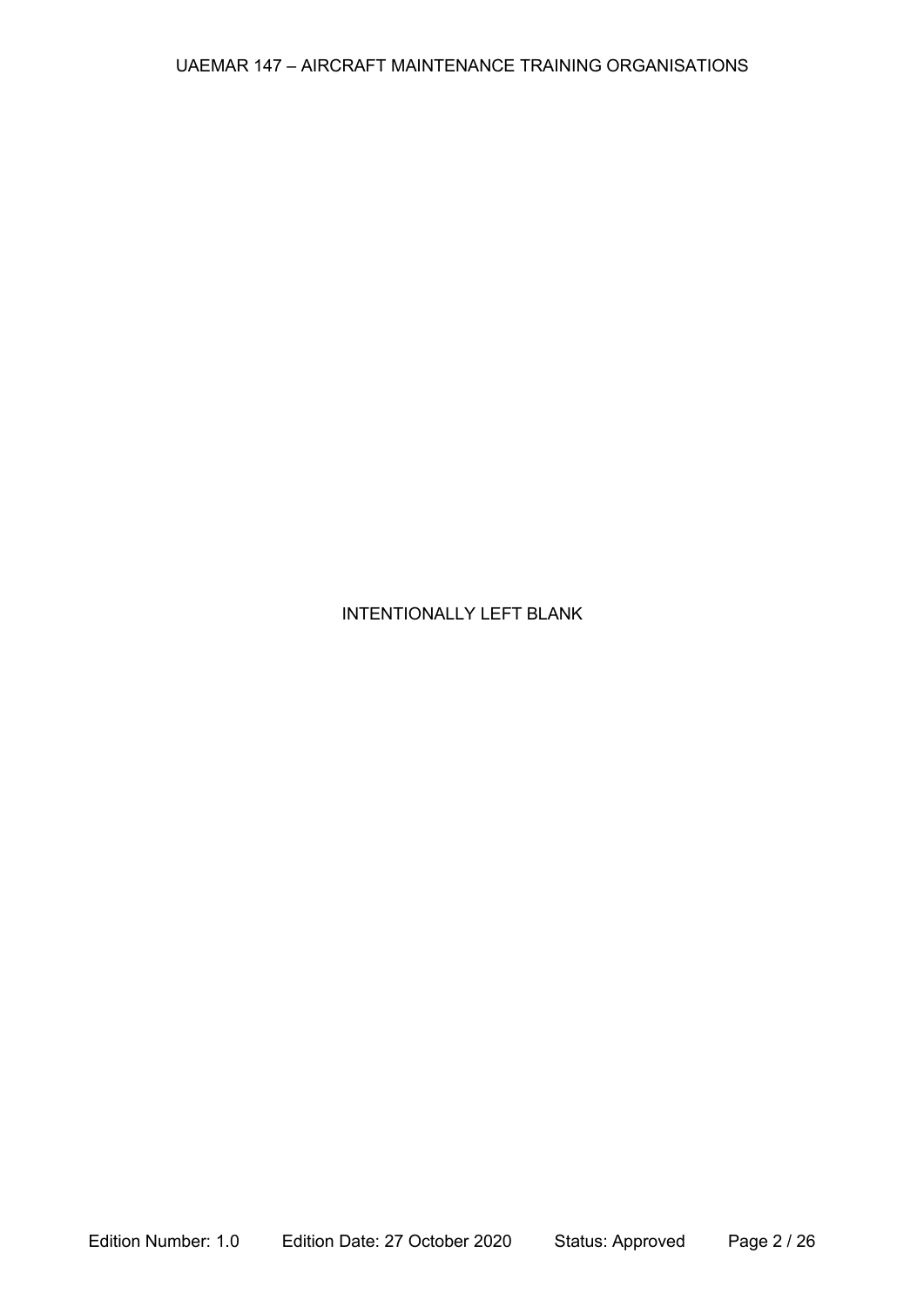# **DOCUMENT CONTROL**

# DOCUMENT APPROVAL

The following table identifies the persons who have prepared and approved this document.

| <b>Edition</b><br><b>Number</b> |             | <b>Authorised by</b>                                                                             | Date            |
|---------------------------------|-------------|--------------------------------------------------------------------------------------------------|-----------------|
| 1.0                             | Prepared by | United Arab Emirates<br><b>Military Airworthiness Authority</b>                                  | 27 October 2020 |
|                                 | Approved by | United Arab Emirates Assistant Undersecretary for<br>Defence Industry and Capability Development | 27 October 2020 |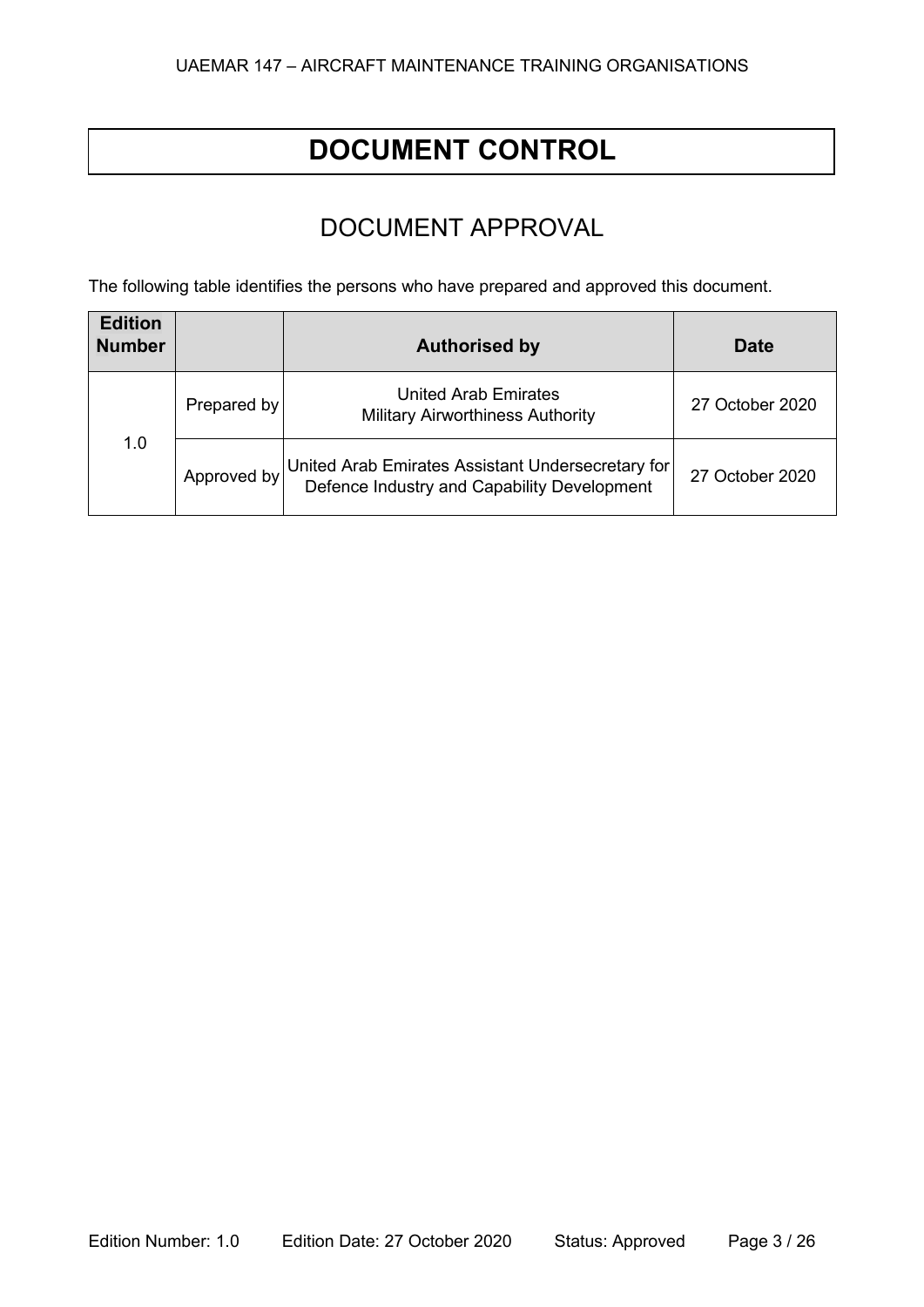# DOCUMENT CHANGE RECORD

| <b>Edition</b><br><b>Number</b> | <b>Edition</b><br><b>Date</b> | <b>Status</b> | <b>Reason for change</b>                                                | <b>Sections or</b><br>pages affected |
|---------------------------------|-------------------------------|---------------|-------------------------------------------------------------------------|--------------------------------------|
| 1.0                             | 27 October 2020               | Approved      | Initial issue<br>(Based on EMAR 147 Ed. 1.1<br>dated 23 September 2014) | All                                  |
|                                 |                               |               |                                                                         |                                      |
|                                 |                               |               |                                                                         |                                      |
|                                 |                               |               |                                                                         |                                      |
|                                 |                               |               |                                                                         |                                      |

## **STATUS**

The Status of the document can take two values:

**Draft:** Draft version by the United Arab Emirates Military Airworthiness Authority.

**Approved:** Approval by the United Arab Emirates Assistant Undersecretary for Defence Industry and Capability Development.

## **EDITION**

Edition numbering will have the following format: **Edition X.Y**

The value of **X** will change after a **major** modification of the document

The value of **Y** will change after a **minor** modification of the document

## **NOTE**

- 1. All changes are indicated by the use of a 'sidebar' in the margin. This can be readily crossreferenced using the table at the end of the document which details each change.
- 2. This UAEMAR relies on definitions laid down in UAE Military Airworthiness Document Acronyms and Definitions (UAEMAD-A&D).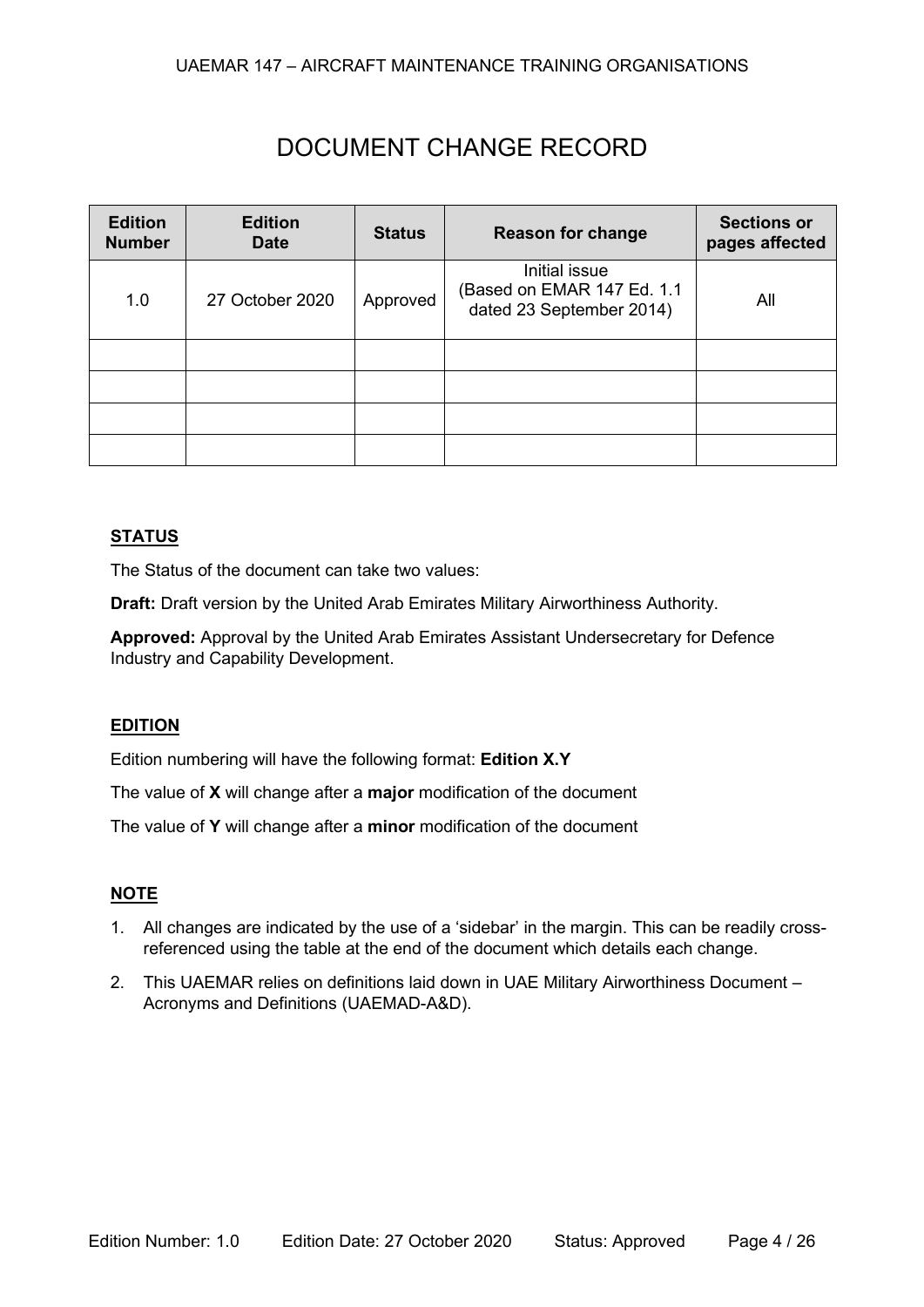# **TABLE OF CONTENTS**

| SECTION B - PROCEDURES FOR NATIONAL MILITARY AIRWORTHINESS AUTHORITIES 17 |  |
|---------------------------------------------------------------------------|--|
|                                                                           |  |
|                                                                           |  |
|                                                                           |  |
|                                                                           |  |
|                                                                           |  |
|                                                                           |  |
|                                                                           |  |
|                                                                           |  |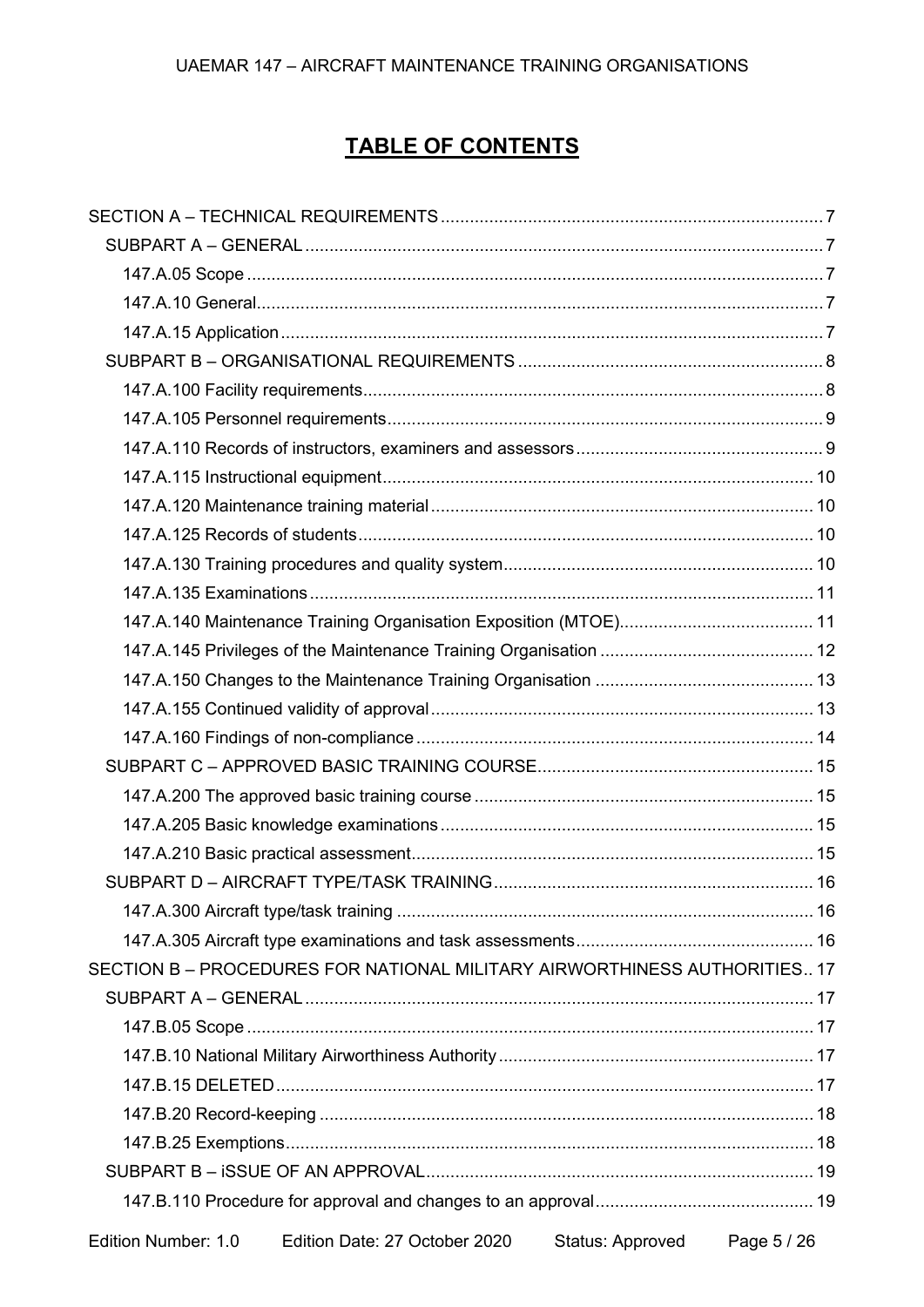### UAEMAR 147 – AIRCRAFT MAINTENANCE TRAINING ORGANISATIONS

| SUBPART C - REVOCATION, SUSPENSION AND LIMITATION OF THE MAINTENANCE                     |  |
|------------------------------------------------------------------------------------------|--|
| 147.B.200 Revocation, suspension and limitation of the Maintenance Training Organisation |  |
| Appendix I – Basic Training Course Duration and Minimum Practical Training Hour  21      |  |
|                                                                                          |  |
|                                                                                          |  |
|                                                                                          |  |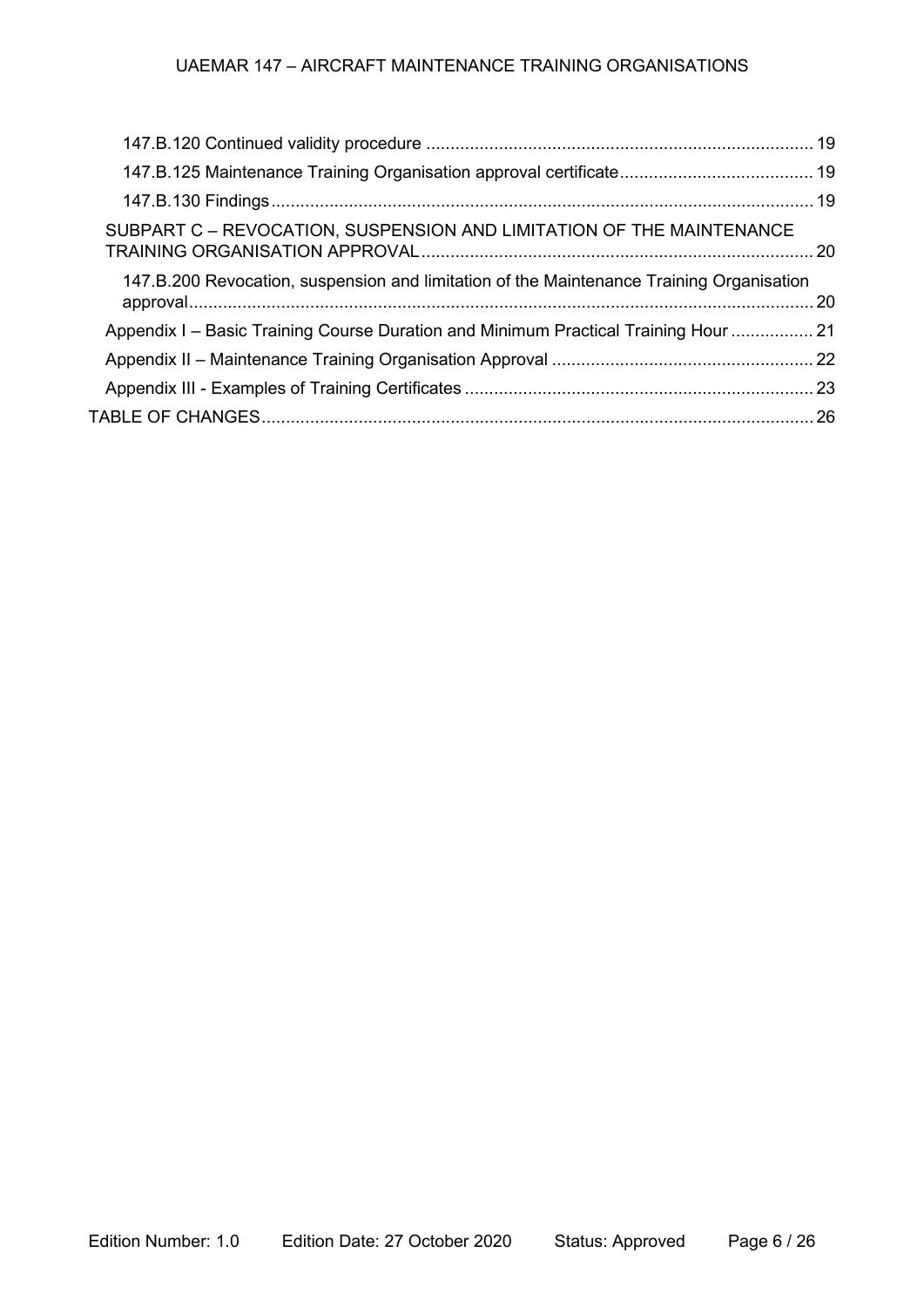# **SECTION A – TECHNICAL REQUIREMENTS**

# <span id="page-6-1"></span><span id="page-6-0"></span>**SUBPART A – GENERAL**

## <span id="page-6-2"></span>**147.A.05 Scope**

This section establishes the requirements to be met by an Organisation seeking approval as a Maintenance Training Organisation (MTO) to conduct training and examination as specified in UAEMAR 66.

# <span id="page-6-3"></span>**147.A.10 General**

An MTO shall be a legal entity, a part of a legal entity or part of a military organisation.  $\triangleright$  GM

# <span id="page-6-4"></span>**147.A.15 Application**

## $\triangleright$  AMC

- (a) An application for an approval or for the amendment of an existing approval shall be made to the UAE Military Airworthiness Authority (UAE MAA) in an agreed form and manner.
- (b) An application for or for the change to an approval shall include the following information:
	- 1. The registered name and address of the applicant;
	- 2. The address of the MTO requiring the approval or change to the approval;
	- 3. The intended scope of approval or change to the scope of approval;
	- 4. The name and signature of the Accountable Manager;
	- 5. The date of application.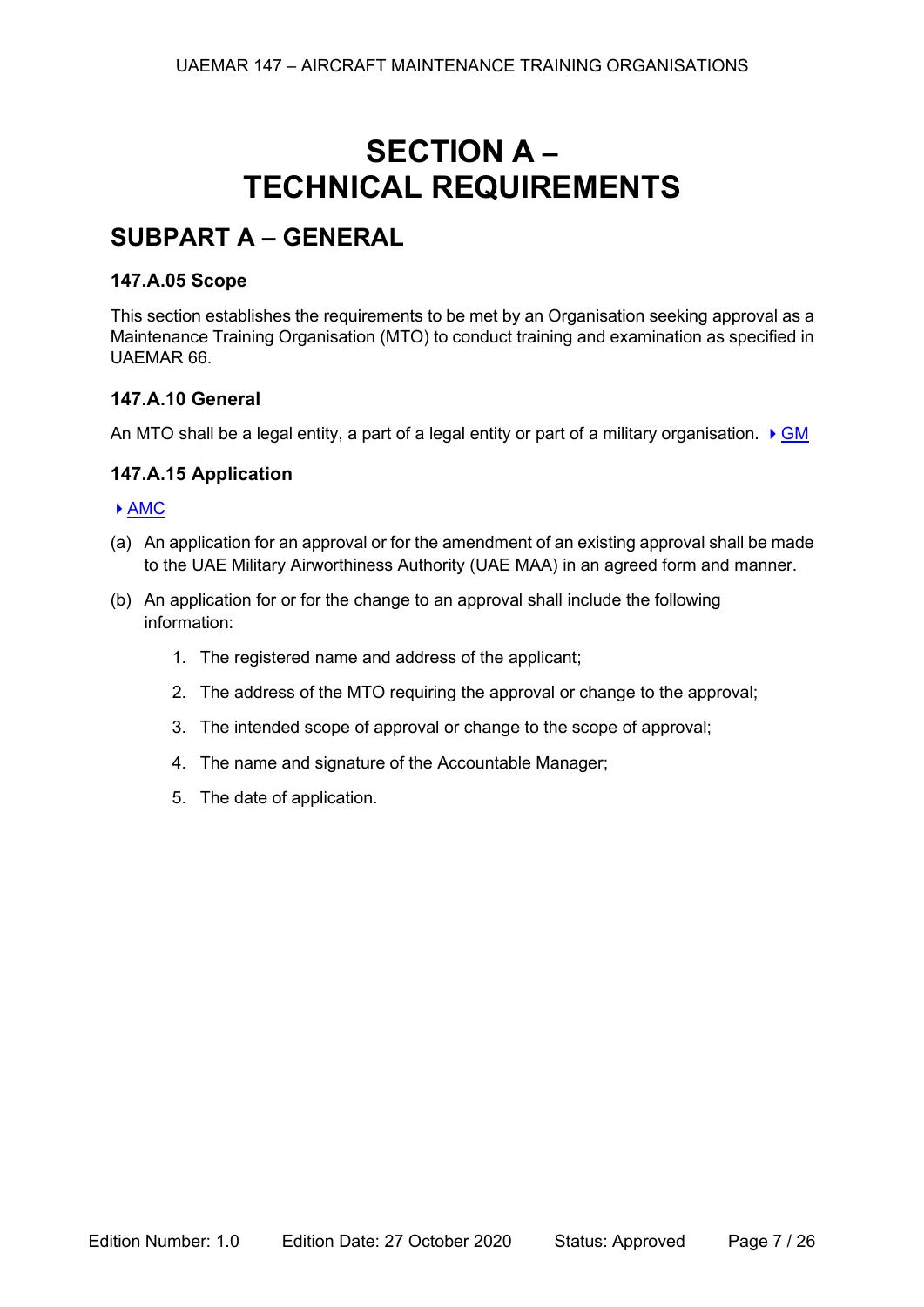# <span id="page-7-0"></span>**SUBPART B – ORGANISATIONAL REQUIREMENTS**

### <span id="page-7-1"></span>**147.A.100 Facility requirements**

- (a) The size and structure of facilities shall ensure protection from the prevailing weather elements and proper operation of all planned training and examination.
- (b) Fully enclosed appropriate accommodation shall be provided for the instruction of theory and the conduct of knowledge examinations.  $\triangleright$  AMC
	- 1. The maximum number of students undergoing knowledge training during any training session shall not exceed a level conducive to an effective learning environment.
	- 2. The size of accommodation for examination purposes shall be such that no student can read the paperwork or computer screen of any other student from his/her position during examinations.
- (c) The paragraph (b) accommodation environment shall be maintained such that students are able to concentrate on their studies or examination as appropriate, without undue distraction or discomfort.
- (d) In the case of a basic training course, basic training workshops and/or maintenance facilities separate from training classrooms shall be provided for practical instruction appropriate to the planned training course. If, however, the MTO is unable to provide such facilities, arrangements may be made with another organisation to provide such workshops and/or maintenance facilities, in which case a written agreement shall be made with such organisation specifying the conditions of access and use thereof. The UAE MAA shall require access to any such organisation and the written agreement shall specify this access. ▶ AMC
- (e) In the case of a Military Aircraft Type/Task Training course, access shall be provided to appropriate facilities containing examples of aircraft type as specified in UAEMAR 147.A.115(d).
- (f) The maximum number of students undergoing practical training during any training session shall not exceed 15 per supervisor or assessor.
- (g) Office accommodation shall be provided for instructors, knowledge examiners and practical assessors of a standard to ensure that they can prepare for their duties without undue distraction or discomfort.
- (h) Secure storage facilities shall be provided for examination papers and training records. The storage environment shall be such that documents remain in good condition for the retention period as specified in UAEMAR 147.A.125. The storage facilities and office accommodation may be combined, subject to adequate security. The requirements of this paragraph are equally applicable to other storage media (e.g. electronic etc.)
- (i) A library shall be provided containing all technical material appropriate to the scope and level of training undertaken.  $\rightarrow$  AMC  $\rightarrow$  GM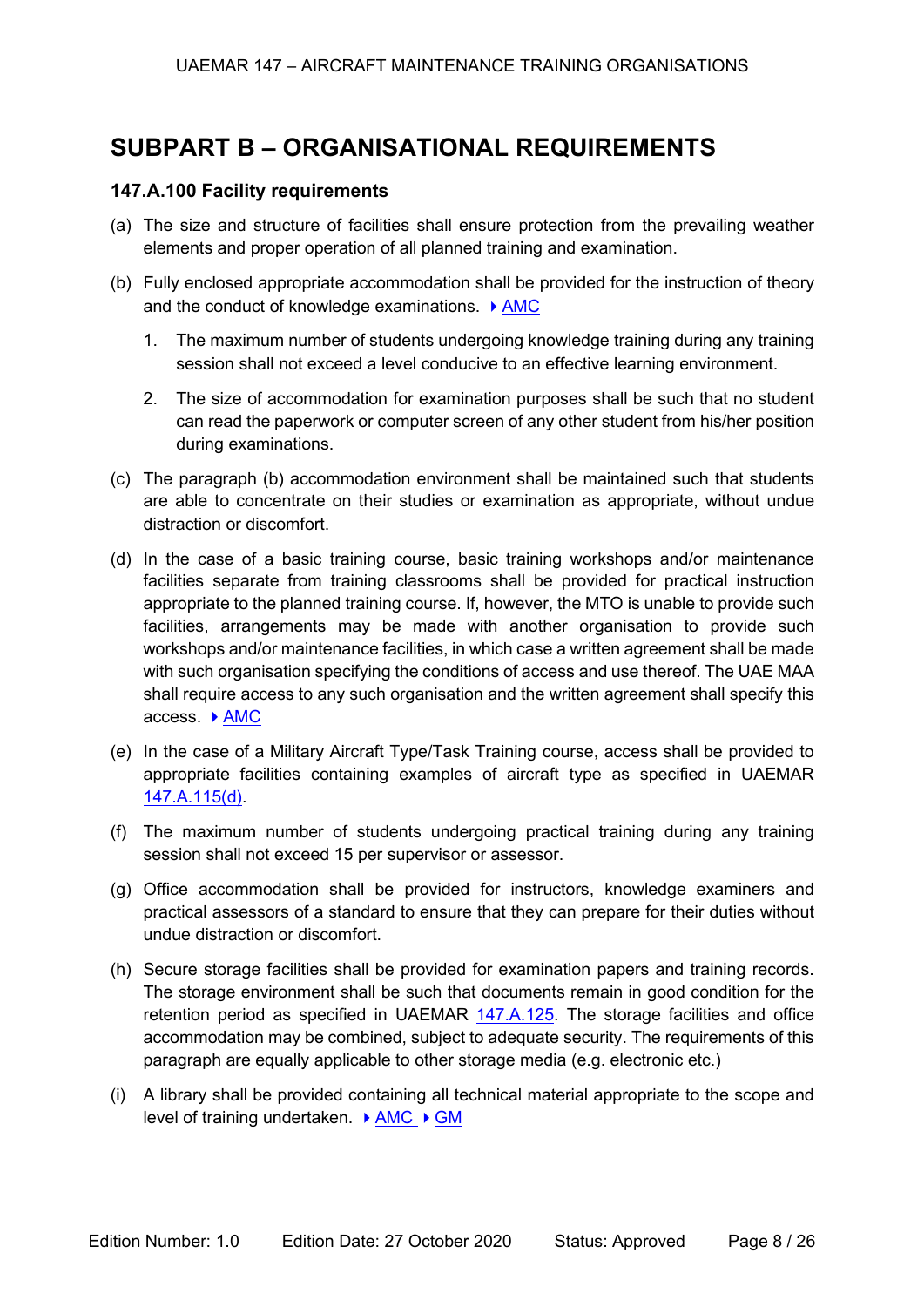### <span id="page-8-0"></span>**147.A.105 Personnel requirements**

### ▶ AMC

- (a) The MTO shall appoint an Accountable Manager who has corporate authority for ensuring that all training commitments can be carried out to the standard required by UAEMAR 147. The Accountable Manager shall:
	- 1. Ensure that all necessary resources are available to accomplish training commitments in accordance with UAEMAR 147.A.130 (a) to support the organisation approval.
	- 2. Establish and promote the quality policy specified in UAEMAR 147.A.130(b).
	- 3. Demonstrate a basic understanding of this UAEMAR.
- (b) A person or group of persons, whose responsibilities include ensuring that the MTO is in compliance with the requirements of this UAEMAR, shall be nominated. Such person(s) shall be responsible to the Accountable Manager. The senior person or one person from the group of persons may also be the Accountable Manager subject to meeting the requirements for the Accountable Manager as defined in paragraph (a).  $\triangleright$  AMC
- (c) The MTO shall contract/appoint sufficient staff to plan/perform knowledge and practical training, conduct knowledge examinations and practical assessments in accordance with the approval.  $\triangleright$  AMC
- (d) By derogation to paragraph (c), when another organisation is used to provide practical training and assessments, such other organisation's staff may be nominated to carry out practical training and assessments.
- (e) Any person may carry out any combination of the roles of instructor, knowledge examiner and practical assessor, subject to compliance with paragraph (f).
- (f) The experience and qualifications of instructors, knowledge examiners and practical assessors shall be established in accordance with criteria published by the UAE MAA or in accordance with a procedure and to a standard agreed by the UAE MAA.  $\triangleright$  AMC  $\triangleright$  GM
- (g) The instructors, knowledge examiners and practical assessors shall be specified in the MTO Exposition (MTOE) for the acceptance of such staff.  $\triangleright$  GM
- (h) Instructors and knowledge examiners shall undergo updating training at least every 24 months relevant to current technology, practical skills, human factors and the latest training techniques appropriate to the knowledge being trained or examined.  $\triangleright$  AMC  $\triangleright$  GM

## <span id="page-8-1"></span>**147.A.110 Records of instructors, examiners and assessors**

### $\rightarrow$  AMC  $\rightarrow$  GM

- (a) The MTO shall maintain a record of all instructors, knowledge examiners and practical assessors for a minimum period of 5 years after termination of their employment or assignment within the MTO. These records shall reflect the experience and qualification, training history and any subsequent training undertaken.
- (b) Terms of reference shall be drawn up for all instructors, knowledge examiners and practical assessors.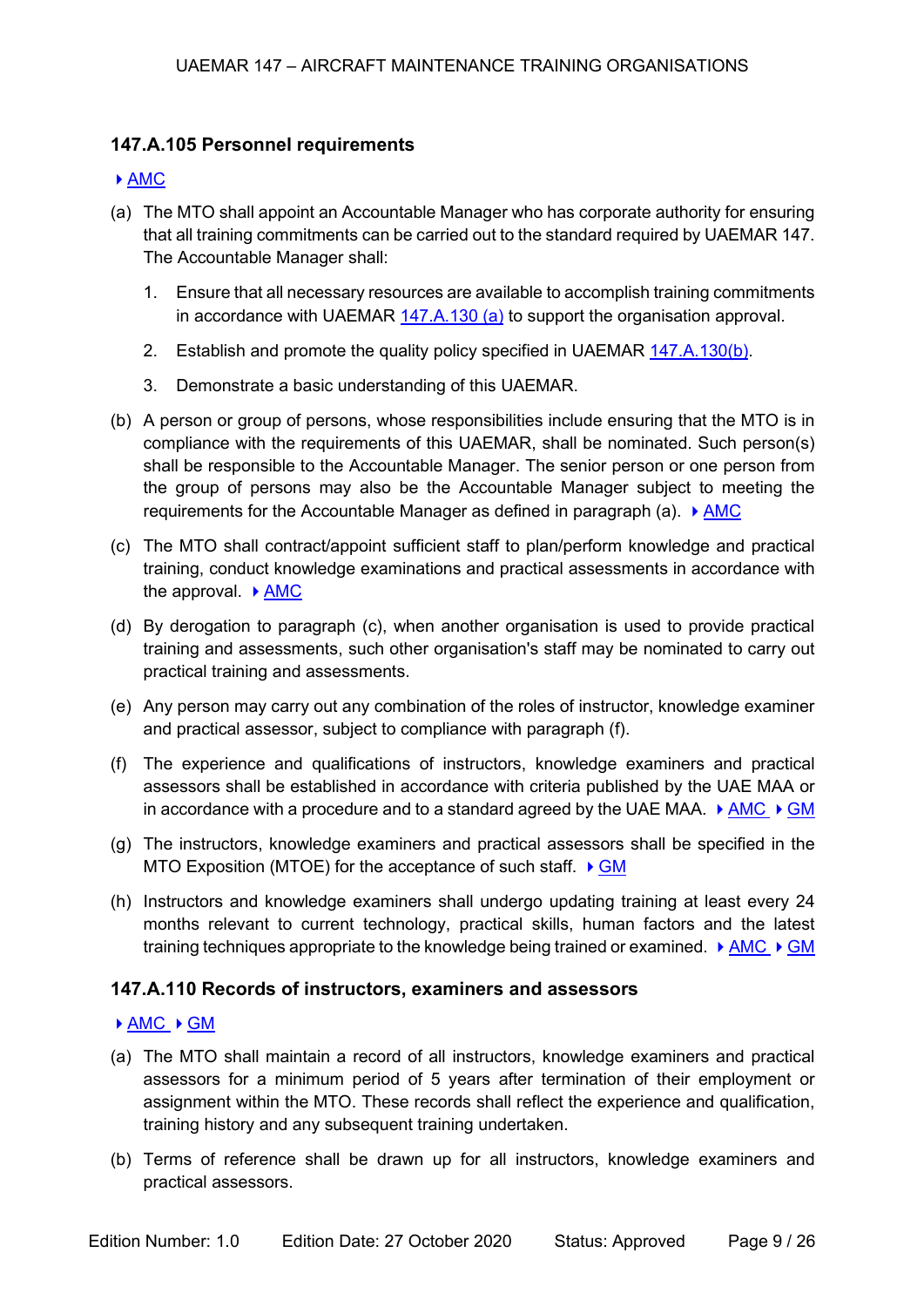# <span id="page-9-0"></span>**147.A.115 Instructional equipment**

- (a) Each classroom shall have appropriate presentation equipment of a standard that ensures students can easily read presentation text/drawings/diagrams and figures from any position in the classroom. Presentation equipment may include representative synthetic training devices to assist students in their understanding of the particular subject matter where such devices are considered beneficial for such purposes.  $\triangleright$  GM
- (b) The basic training workshops and/or maintenance facilities as specified in UAEMAR  $147.A.100(d)$  shall have all tools and equipment necessary to perform the approved scope of training.
- (c) The basic training workshops and/or maintenance facilities as specified in UAEMAR 147.A.100(d) shall have an appropriate selection of aircraft, engines, aircraft parts, avionic equipment, armaments, escape systems and other relevant military-specific systems. AMC
- (d) The Military Aircraft Type Training organisation as specified in UAEMAR 147.A.100(e) shall have access to the appropriate aircraft type. Synthetic training devices may be used when such synthetic training devices ensure adequate training standards.  $\triangleright$  AMC

## <span id="page-9-1"></span>**147.A.120 Maintenance training material**

- (a) Maintenance training course material shall be provided to the student and cover as applicable: AMC
	- 1. The basic knowledge syllabus specified in UAEMAR 66 for the relevant Military Aircraft Maintenance Licence (MAML) category or subcategory; and
	- 2. The type course content required by UAEMAR 66 for the relevant aircraft type and MAML category or subcategory.
- (b) Students shall have access to examples of maintenance documentation and technical information in the library as specified in UAEMAR 147.A.100(i).

## <span id="page-9-2"></span>**147.A.125 Records of students**

The MTO shall keep all student training, examination and assessment records for at least twenty years following completion of the particular student's course.  $\triangleright$  AMC

## <span id="page-9-3"></span>**147.A.130 Training procedures and quality system**

- (a) The MTO shall establish procedures acceptable to the UAE MAA to ensure proper training standards and compliance with all relevant requirements in this UAEMAR.
- (b) The MTO shall establish a quality system including:  $\rightarrow$  AMC  $\rightarrow$  GM
	- 1. An independent audit function to monitor training standards, the integrity of knowledge examinations and practical assessments, compliance with and adequacy of the procedures; and
	- 2. A feedback system of audit findings to the person(s) and ultimately to the Accountable Manager referred to in UAEMAR 147.A.105(a) to ensure, as necessary, preventive and corrective actions.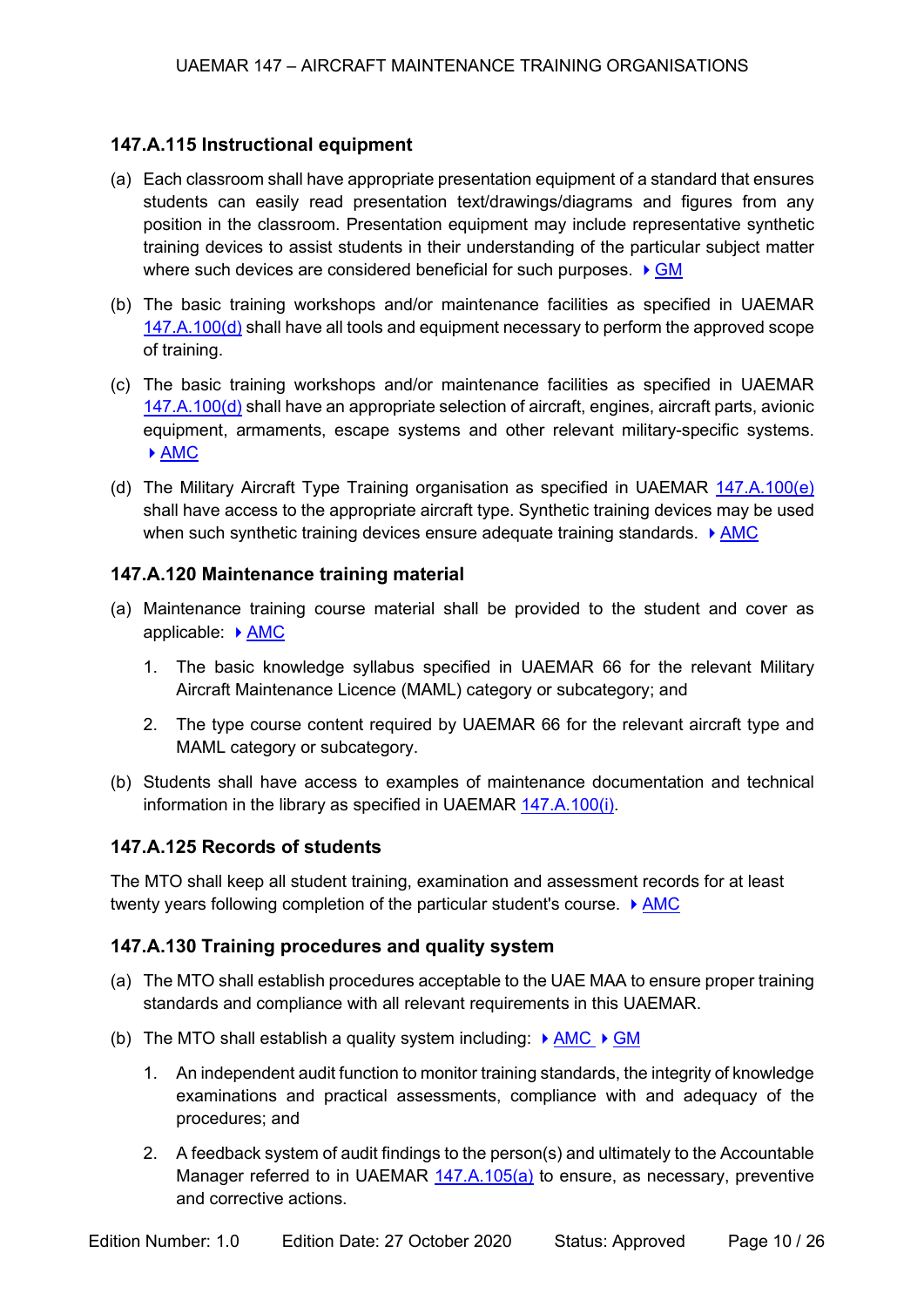# <span id="page-10-0"></span>**147.A.135 Examinations**

### ▶ AMC

- (a) The examination staff shall ensure the security of all questions.
- (b) Any student found during a knowledge examination to be cheating or in possession of material pertaining to the examination subject other than the examination papers and associated authorised documentation shall be disqualified from taking the examination. In such a case the student shall not take any examination for at least 12 months after the date of the incident unless the UAE MAA approves otherwise. The UAE MAA shall be informed of any such incident together with the details of any enquiry within one calendar month. ▶ AMC
- (c) Any examiner found during a knowledge examination to be providing question answers to any student being examined shall be disqualified from acting as an examiner and the examination declared void. The UAE MAA shall be informed of any such occurrence within one calendar month.  $\triangleright$  GM

# <span id="page-10-1"></span>**147.A.140 Maintenance Training Organisation Exposition (MTOE)**

### ▶ AMC

- (a) The MTO shall provide an Exposition for use by the MTO describing the organisation and its procedures and containing the following information:
	- 1. A statement signed by the Accountable Manager confirming that the MTOE and any associated manuals define the MTO's compliance with this UAEMAR and shall be complied with at all times. Where the Accountable Manager is not the Chief Executive Officer or the senior military commander of the organisation, the Chief Executive Officer or the senior military commander of the organisation shall countersign that statement.
	- 2. The title(s) and name(s) of the person(s) nominated in accordance with UAEMAR 147.A.105(b).
	- 3. The duties and responsibilities of the person(s) specified in subparagraph (a) 2, including matters on which they may deal directly with the UAE MAA on behalf of the MTO.
	- 4. A MTO chart showing associated lines of responsibility of the person(s) specified in subparagraph (a)2.
	- 5. A list of the instructors, knowledge examiners and practical assessors.
	- 6. A general description of the training and examination facilities located at each address specified in the MTO's approval certificate, and if appropriate any other location, as required by UAEMAR 147.A.145(b).
	- 7. A list and details of the maintenance training courses which form the extent of the approval.
	- 8. The MTO's Exposition amendment procedure.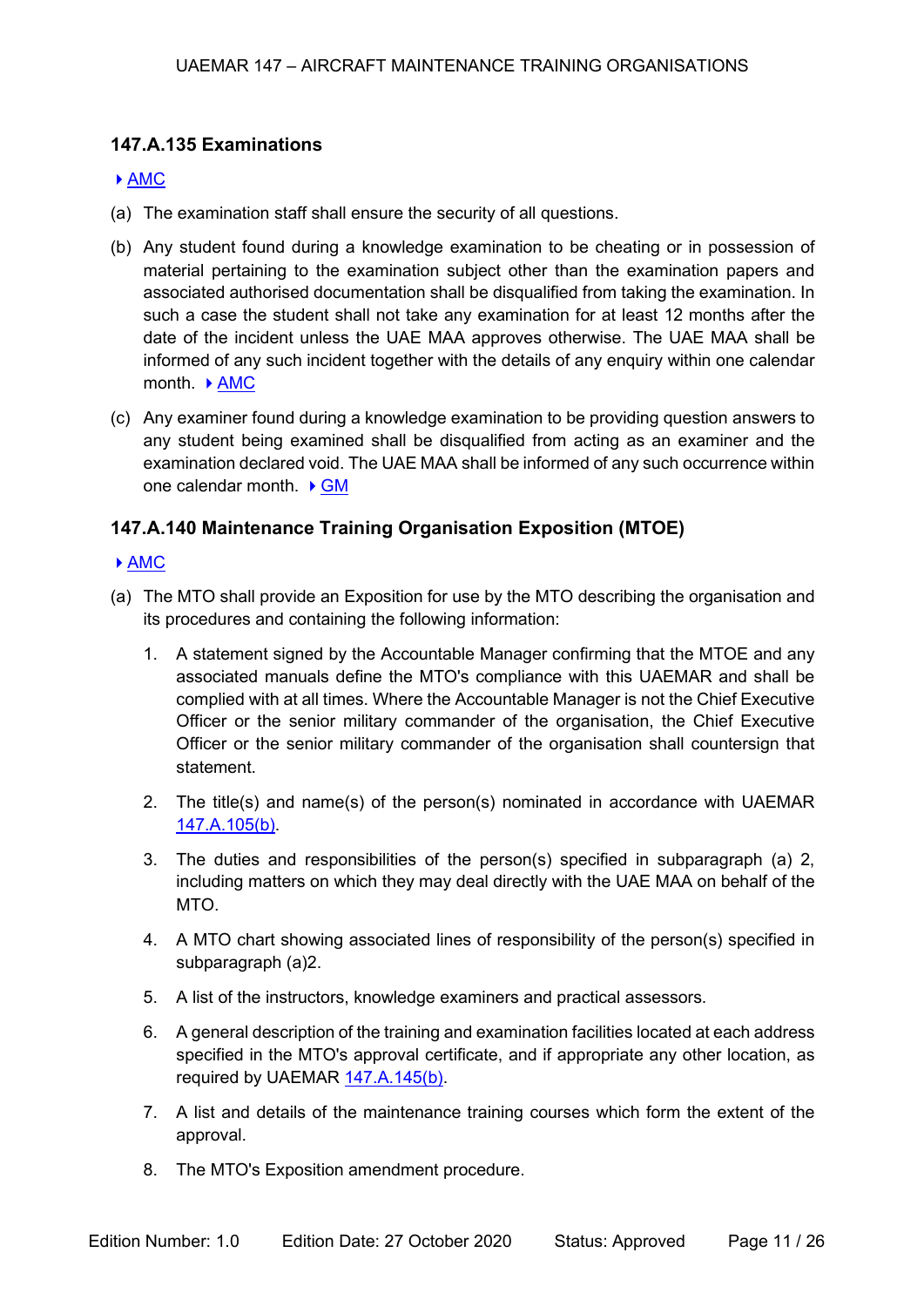- 9. The MTO's procedures, as required by UAEMAR 147.A.130(a).
- 10. The MTO's control procedure, as required by UAEMAR 147.A.145(c), when authorised to conduct training, examination and assessments in locations different from those specified in UAEMAR 147.A.145(b).
- 11. A list of the locations pursuant to UAEMAR 147.A.145(b).
- 12. A list of organisations, if appropriate, as specified in UAEMAR 147.A.145(d).
- (b) The MTO's Exposition and any subsequent amendments shall be approved by the UAE MAA.
- (c) Notwithstanding paragraph (b) minor amendments to the Exposition may be approved through an exposition procedure (also called indirect approval).  $\triangleright$  GM
- (d) Where an MTO has an extant EASA Part 147 approval, those parts of the organisation's EASA Part 147 Exposition that are equally applicable to satisfy the UAEMAR 147 requirements will generally be accepted by the UAE MAA as equivalent in respect of the UAEMAR 147 Exposition. In this case it is permissible that only those regulations that are military specific need be addressed in the UAEMAR 147 Exposition; those regulations covered by read-across of the sections of the EASA Exposition document shall be identified and the EASA document clause reference quoted.

### <span id="page-11-0"></span>**147.A.145 Privileges of the Maintenance Training Organisation**

- (a) The MTO may carry out the following as permitted by and in accordance with the MTOE:
	- 1. Basic training courses to the UAEMAR 66 syllabus, or part thereof.
	- 2. Aircraft type/task training courses in accordance with UAEMAR 66, or part thereof.
	- 3. The examinations on behalf of the UAE MAA, including the examination of students who did not attend the basic or Military Aircraft Type Training course at the MTO. (The procedures for examinations are detailed in UAEMAR 66.B.200).
	- 4. the issue of certificates in accordance with Appendix III following successful completion of the approved basic or Military Aircraft Type Training courses and examinations specified in subparagraphs (a)(1), (a)(2) and (a)(3), as applicable.
- (b) Training, knowledge examinations and practical assessments may only be carried out at the locations identified in the approval certificate and/or at any location specified in the MTOE.
- (c) By derogation to paragraph (b), the MTO may only conduct training, knowledge examinations and practical assessments in locations different from the paragraph (b) locations in accordance with a control procedure specified in the MTOE. Such locations need not be listed in the MTOE.
- (d)  $\rightarrow$  AMC  $\rightarrow$  GM
	- 1. The MTO may subcontract the conduct of basic theoretical training, Military Aircraft Type Training and related examinations to a non MTO only when under the control of the MTO quality system.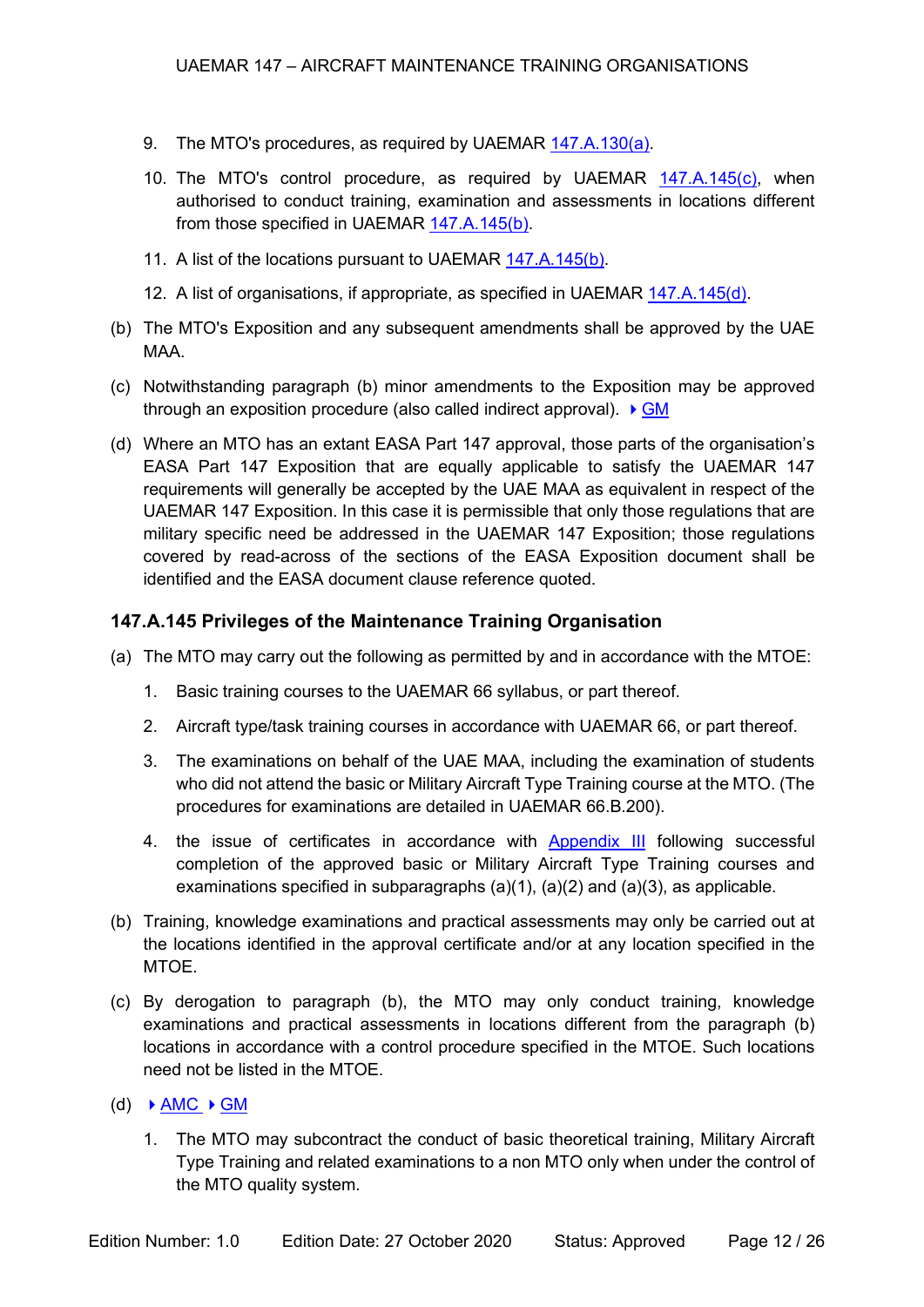- 2. The subcontracting of basic theoretical training and examination is limited to UAEMAR 66 Appendix I modules 1,2,3,4,5,6,8,9 and 10.
- 3. The subcontracting of Military Aircraft Type Training and examination is limited to powerplant, avionics systems, armaments, escape systems and other relevant military-specific systems.  $\triangleright$  GM
- (e) An organisation shall not be approved to conduct examinations unless approved to conduct the corresponding training.  $\triangleright$  AMC
- (f) NOT APPLICABLE.  $\triangleright$  AMC

### <span id="page-12-0"></span>**147.A.150 Changes to the Maintenance Training Organisation**

- (a) The MTO shall notify the UAE MAA of any proposed changes to the organisation that affect the approval before any such change takes place, in order to enable the UAE MAA to determine continued compliance with this UAEMAR and to amend if necessary the MTO approval certificate.
- (b) The UAE MAA may prescribe the conditions under which the MTO may operate during such changes unless the UAE MAA determines that the MTO approval must be suspended.
- (c) Failure to inform the UAE MAA of such changes may result in suspension or revocation of the MTO approval certificate backdated to the actual date of the changes.

### <span id="page-12-1"></span>**147.A.155 Continued validity of approval**

- (a) An approval shall be issued for an unlimited duration. It shall remain valid subject to:
	- 1. The MTO remaining in compliance with this UAEMAR, in accordance with the provisions related to the handling of findings as specified under UAEMAR 147.B.130; and
	- 2. The UAE MAA being granted access to the MTO to determine continued compliance with this UAEMAR; and  $\triangleright$  AMC
	- 3. The certificate not being surrendered or revoked.
- <span id="page-12-2"></span>(b) Upon surrender or revocation, the approval shall be returned to the UAE MAA.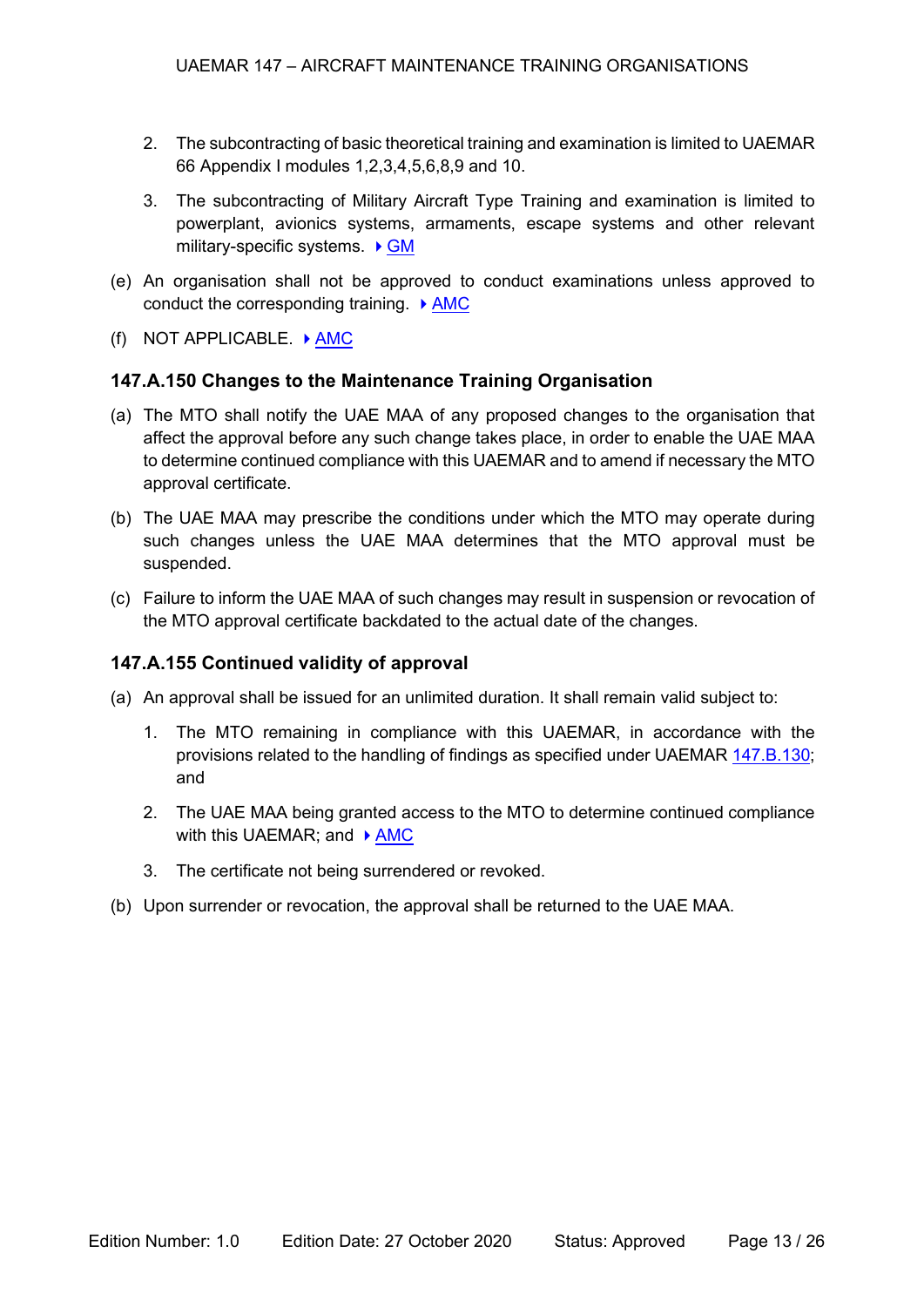## **147.A.160 Findings of non-compliance**

- (a) A level 1 finding is one or more of the following:
	- 1. Any significant non-compliance with the examination process which would invalidate the examination(s),
	- 2. Failure to give the UAE MAA access to the MTO's facilities during normal operating hours after two written requests,
	- 3. The lack of an Accountable Manager,
	- 4. A significant non-compliance with the training process.
- (b) A level 2 finding is any non-compliance with the training process other than level 1 finding.
- (c) After receipt of notification of findings according to UAEMAR 147.B.130, the holder of the MTO approval shall define a corrective action plan and demonstrate corrective action to the satisfaction of the UAE MAA within a period agreed with this authority.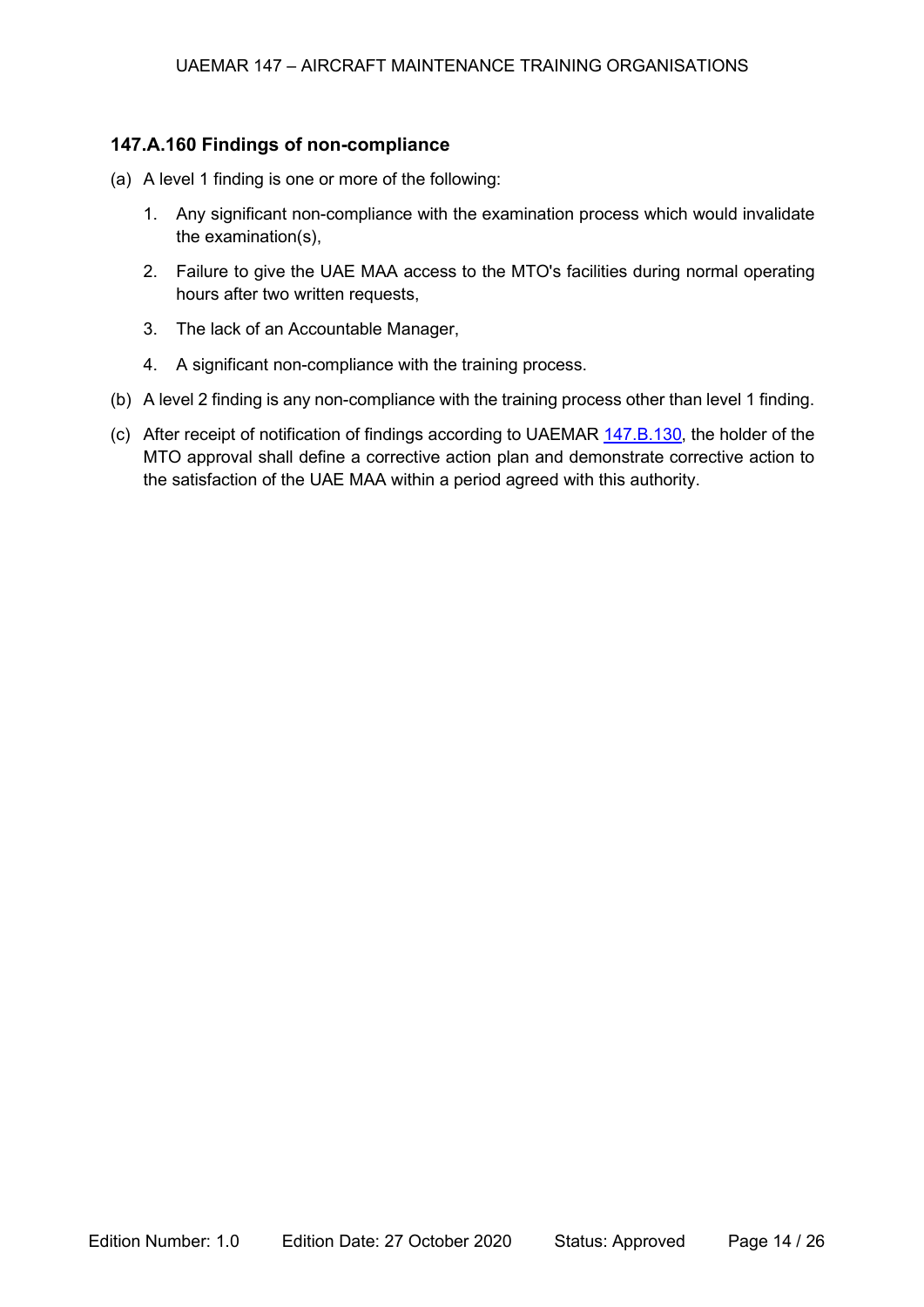# <span id="page-14-0"></span>**SUBPART C – APPROVED BASIC TRAINING COURSE**

### <span id="page-14-1"></span>**147.A.200 The approved basic training course**

- (a) The approved basic training course shall consist of knowledge training, knowledge examination, practical training and a practical assessment.
- (b) The knowledge training element shall cover all subjects of the relevant MAML category as specified in UAEMAR 66. AMC
- (c) The knowledge examination element shall cover a representative cross section of all subjects from the paragraph (b) training element.
- (d) The practical training element shall cover the practical use of common tooling/equipment, the disassembly/assembly of a representative selection of aircraft parts and the participation in representative maintenance activities being carried out relevant to the particular UAEMAR 66 complete module.  $\rightarrow$  AMC
- (e) The practical assessment element shall cover the practical training and determine whether the student is competent at using tools and equipment and working in accordance with maintenance manuals.
- (f) The duration and minimum number of practical training hours to be completed on basic training courses shall be in accordance with Appendix  $I. \rightarrow AMC$
- (g) The duration of conversion courses between (sub)categories shall be determined by the MTO through an assessment of the basic training syllabus and the related practical training needs.  $\triangleright$  **AMC**

### <span id="page-14-2"></span>**147.A.205 Basic knowledge examinations**

Basic knowledge examinations shall:  $\rightarrow$  AMC

- (a) Be in accordance with the standard defined in UAEMAR 66.
- (b) Be conducted without the use of training notes.
- (c) Cover a representative cross section of subjects from the particular module of training completed in accordance with UAEMAR 66.

### <span id="page-14-3"></span>**147.A.210 Basic practical assessment**

- (a) Basic practical assessments shall be carried out during the basic maintenance training course by the nominated practical assessors at the completion of each visit period to the practical workshops/maintenance facility. ▶ AMC
- (b) The student shall achieve an assessed pass with respect to UAEMAR 147.A.200(e).

 $\triangleright$  AMC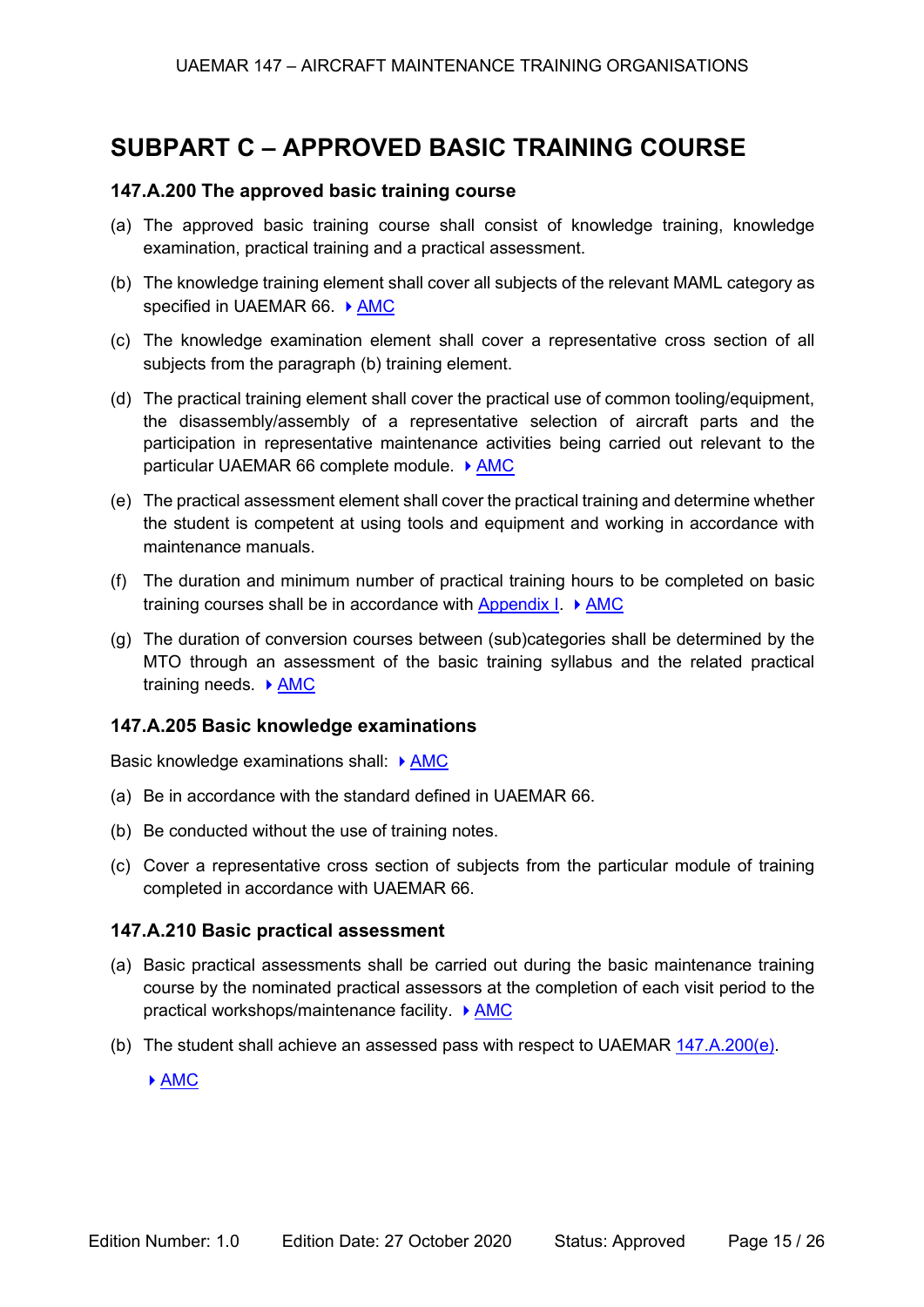# <span id="page-15-0"></span>**SUBPART D – AIRCRAFT TYPE/TASK TRAINING**

# <span id="page-15-1"></span>**147.A.300 Aircraft type/task training**

An MTO shall be approved to carry out UAEMAR 66 aircraft type and/or task training or part thereof, subject to compliance with the standard specified in UAEMAR 66.A.45  $\rightarrow$  AMC

## <span id="page-15-2"></span>**147.A.305 Aircraft type examinations and task assessments**

An MTO approved in accordance with UAEMAR 147.A.300 to conduct Military Aircraft Type Training or part thereof, shall conduct the related aircraft type examinations or aircraft task assessments specified in UAEMAR 66 subject to compliance with the aircraft type and/or task standard specified in UAEMAR 66.A.45.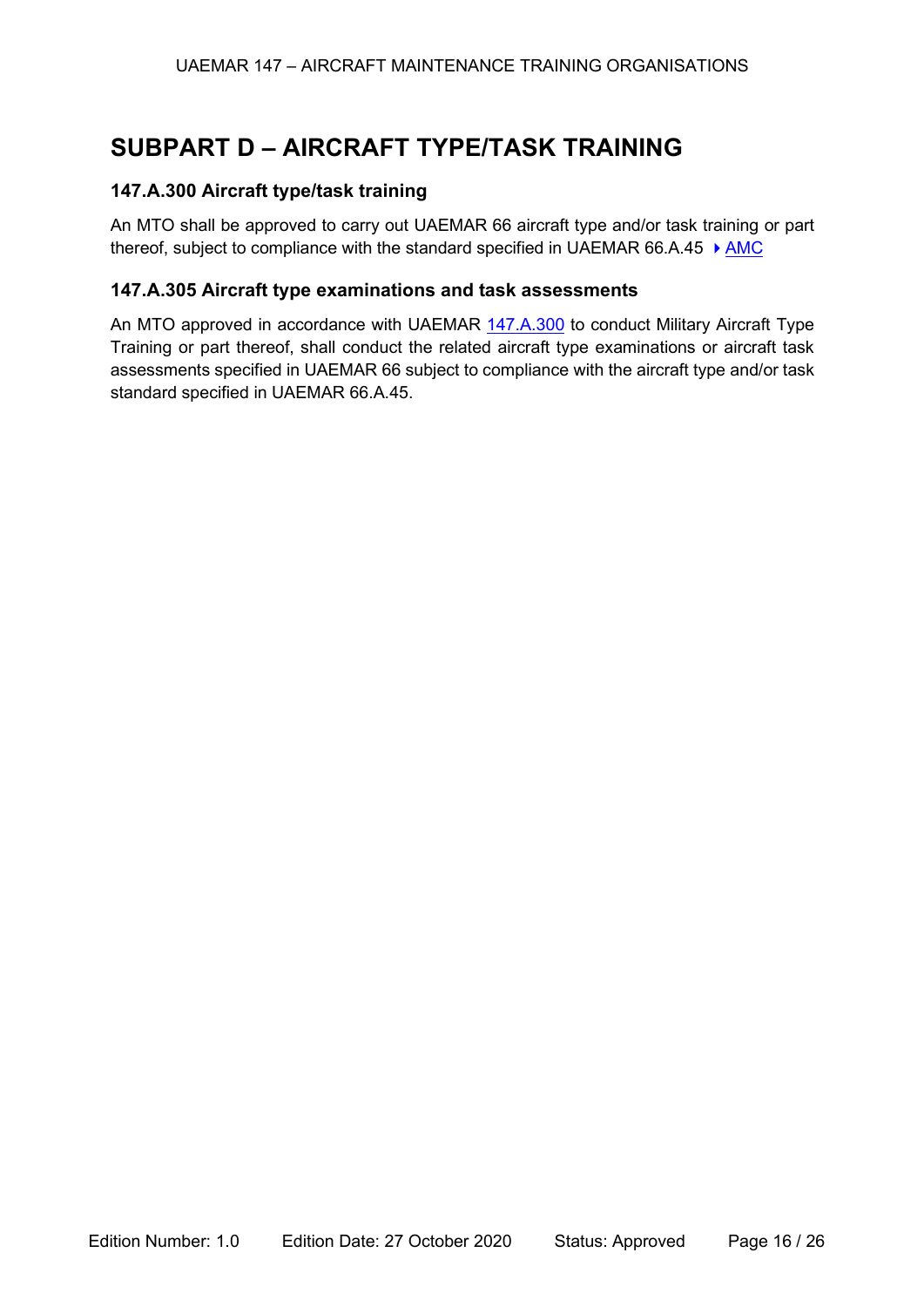# <span id="page-16-0"></span>**SECTION B – PROCEDURES FOR NATIONAL MILITARY AIRWORTHINESS AUTHORITIES**

# <span id="page-16-1"></span>**SUBPART A – GENERAL**

# <span id="page-16-2"></span>**147.B.05 Scope**

This section establishes the administrative procedures which the UAE MAA shall follow when exercising its tasks and responsibilities regarding issuance, continuation, change, suspension or revocation of MTO approvals in accordance with the requirements of UAEMAR 147.

## <span id="page-16-3"></span>**147.B.10 National Military Airworthiness Authority**

(a) General  $\triangleright$  AMC

The UAE MAA is allocated with the responsibilities for the issuance, continuation, change, suspension or revocation of a MTO approval. This UAE MAA shall establish documented procedures and an organisational structure.

(b) Resources

The UAE MAA shall be appropriately staffed to carry out the requirements as detailed in this section.

(c) Qualification and training  $\rightarrow$  AMC

All staff involved in UAEMAR 147 approvals shall:

- 1. Be appropriately qualified and have all necessary knowledge, experience and training to perform their allocated tasks.
- 2. Have received training/continuation training on UAEMAR 147 and UAEMAR 66 where relevant, including their intended meaning and standard.
- (d) Procedures  $\triangleright$  AMC

The UAE MAA shall establish procedures detailing how compliance with this Section B is accomplished.

The procedures shall be reviewed and amended to ensure continued compliance.

## <span id="page-16-5"></span><span id="page-16-4"></span>**147.B.15 DELETED**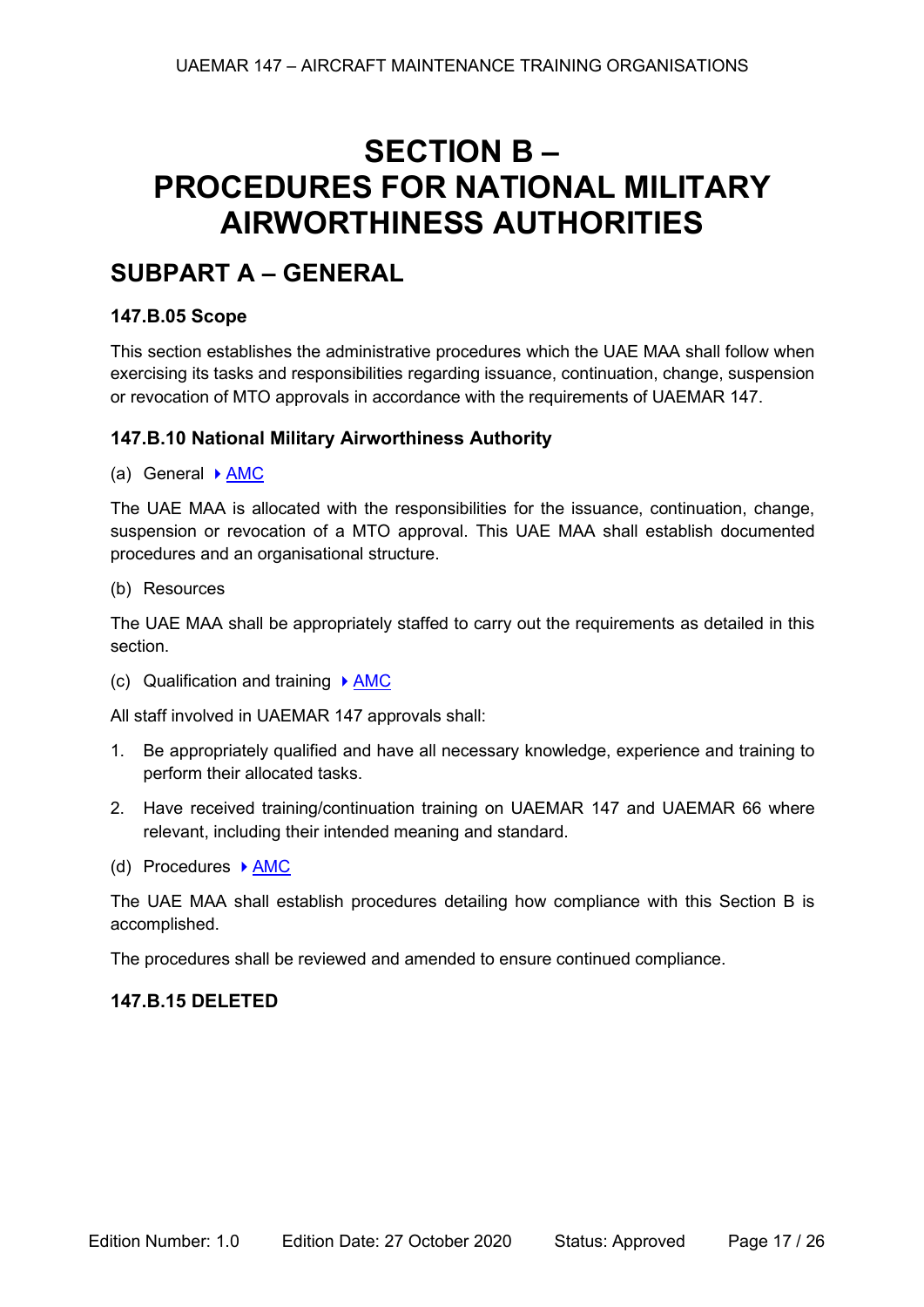## **147.B.20 Record-keeping**

#### ▶ AMC

- (a) The UAE MAA shall establish a system of record-keeping with minimum retention criteria that allows adequate traceability of the process to issue, continue, change, suspend or revoke each individual organisation approval.
- (b) The records shall include as a minimum:
	- 1. The application for an organisation approval, including the continuation thereof.
	- 2. The UAE MAA continued oversight program including all audit records.
	- 3. A copy of the organisation approval certificate including any change thereto.
	- 4. A copy of the audit program listing the dates when audits are due and when audits were carried out.
	- 5. Copies of all formal correspondence including UAEMAR Form 4 or equivalent.
	- 6. Details of any exemption and enforcement action(s).
	- 7. Any report from other authorities relating to the oversight of the MTO.
	- 8. The MTOE and its amendments.
- (c) The minimum retention period for the above records shall be four years.
- (d) The UAE MAA may elect to use either a paper or computer system or any combination of both subject to appropriate controls.

### <span id="page-17-0"></span>**147.B.25 Exemptions**

- (a) The UAE MAA may exempt State Schools from the following:
	- 1. NOT APPLICABLE.
	- 2. NOT APPLICABLE.
	- 3. Having recourse to the independent audit part of a quality system subject to the operating of an independent schools inspectorate to audit the MTO at the frequency required by this UAEMAR.
- (b) All exemptions accepted shall be recorded and retained by the UAE MAA.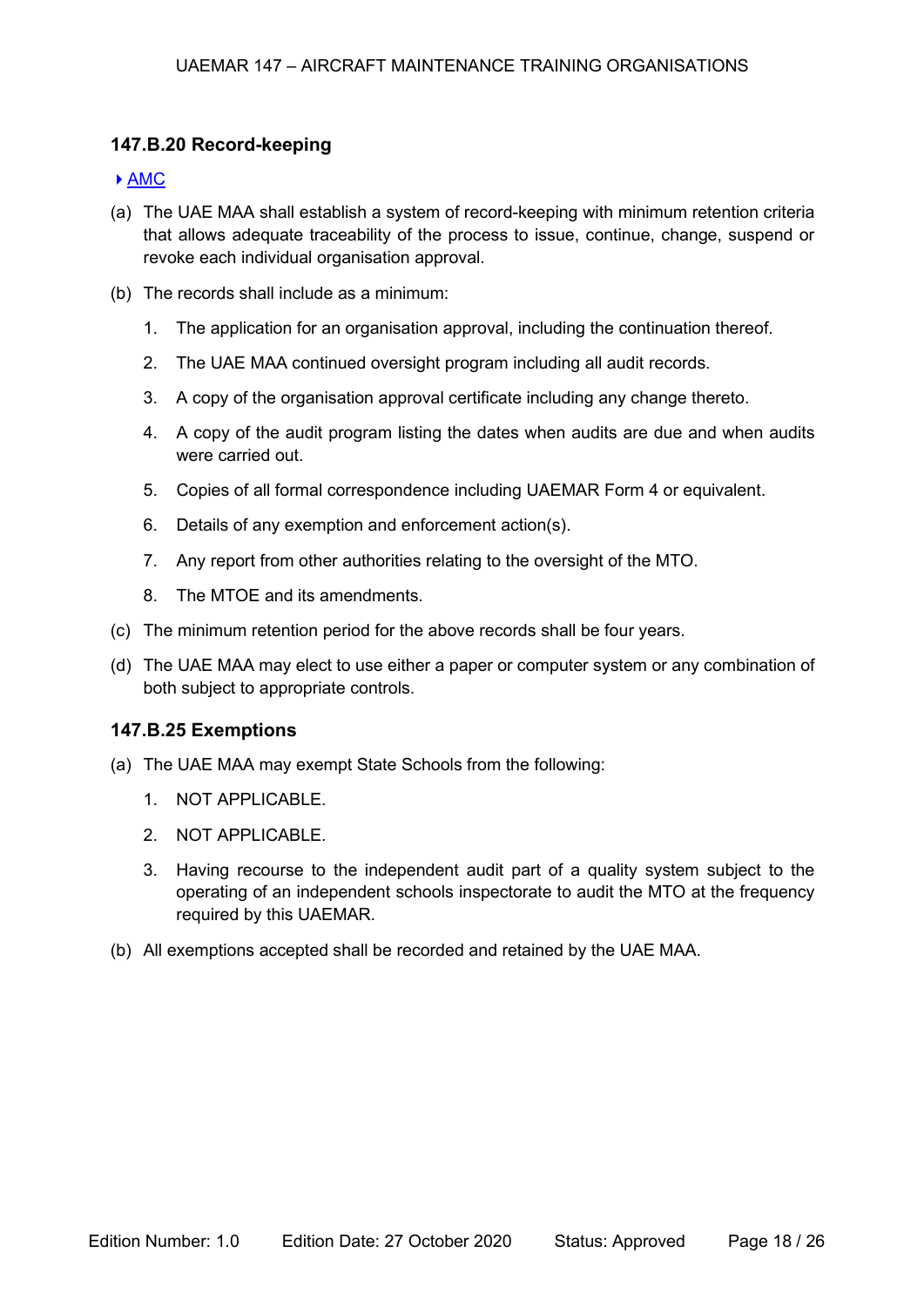# <span id="page-18-0"></span>**SUBPART B – ISSUE OF AN APPROVAL**

This Subpart provides the requirements to issue or change an MTO approval.

## <span id="page-18-1"></span>**147.B.110 Procedure for approval and changes to an approval**

### GM

- (a) Upon receipt of an application, the UAE MAA shall:  $\triangleright$  AMC
	- 1. Review the MTOE; and
	- 2. Verify the MTO"s compliance with the requirements of UAEMAR 147.
- (b) All findings identified shall be recorded and confirmed in writing to the applicant.  $\rightarrow$  AMC
- (c) All findings shall be closed in accordance with point UAEMAR 147.B.130 before the approval is issued.
- (d) The reference number shall be included on the approval certificate in a manner specified by the UAE MAA.

## <span id="page-18-2"></span>**147.B.120 Continued validity procedure**

- (a) Each MTO shall be audited for compliance with this UAEMAR at periods not exceeding 24 months. This shall include the monitoring of at least one training course and one examination performed by the MTO.  $\triangleright$  AMC
- (b) Findings shall be processed in accordance with UAEMAR 147.B.130.

## <span id="page-18-3"></span>**147.B.125 Maintenance Training Organisation approval certificate**

The MTO approval certificate format shall be as detailed in Appendix II.

### <span id="page-18-4"></span>**147.B.130 Findings**

- (a) Failure to complete the rectification of any level 1 finding within three days of written notification shall entail revocation, suspension or limitation by the UAE MAA, of the MTO approval in whole or in part.
- (b) Action shall be taken by the UAE MAA to revoke, limit or suspend in whole or part the approval in case of failure to comply within the time scale granted by the UAE MAA in the case of a level 2 finding.  $\triangleright$  AMC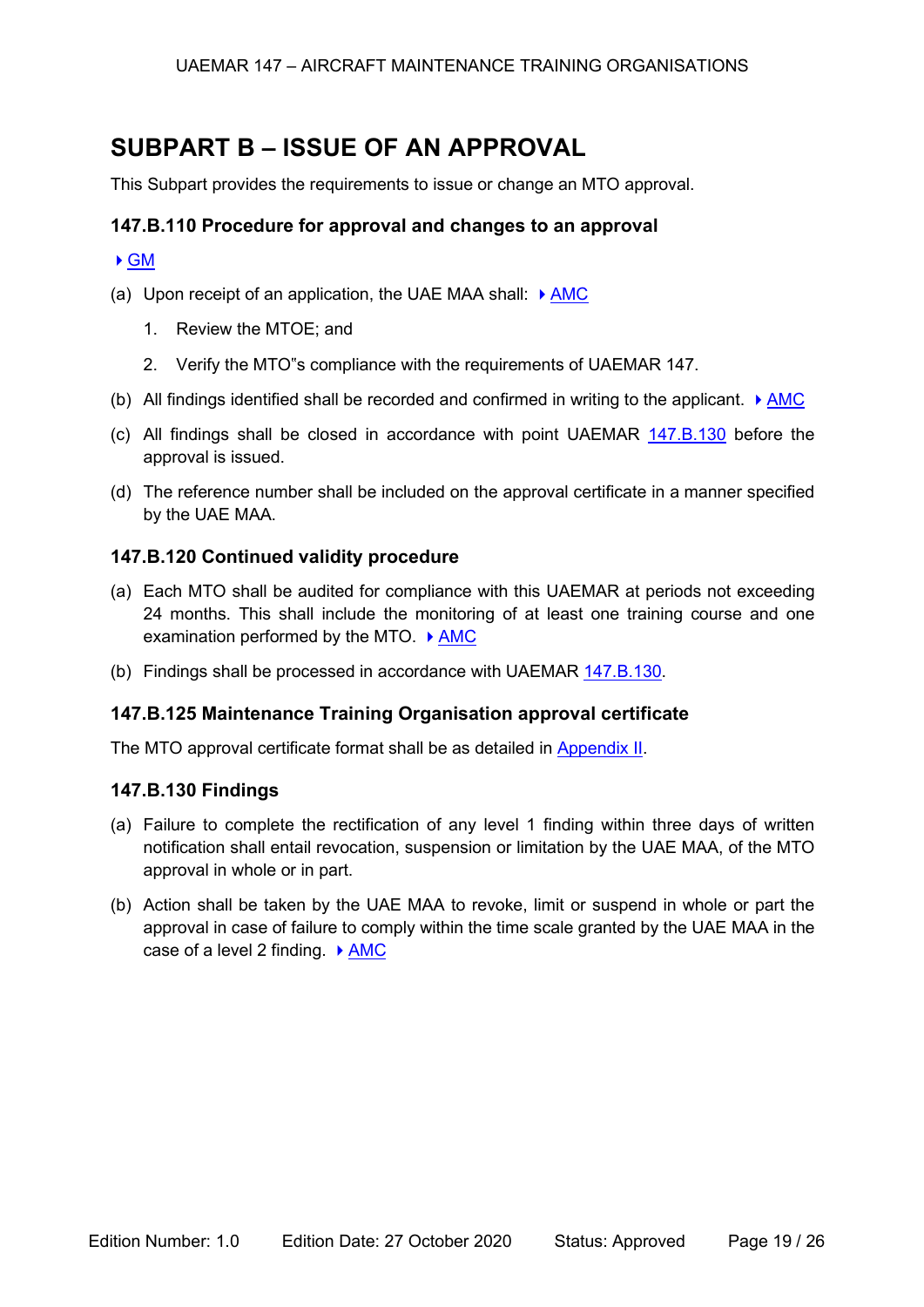# <span id="page-19-0"></span>**SUBPART C – REVOCATION, SUSPENSION AND LIMITATION OF THE MAINTENANCE TRAINING ORGANISATION APPROVAL**

# <span id="page-19-1"></span>**147.B.200 Revocation, suspension and limitation of the Maintenance Training Organisation approval**

The UAE MAA shall:

- (a) Suspend an approval on reasonable grounds in the case of potential safety threat; or
- (b) Suspend, revoke or limit an approval pursuant to UAEMAR 147.B.130.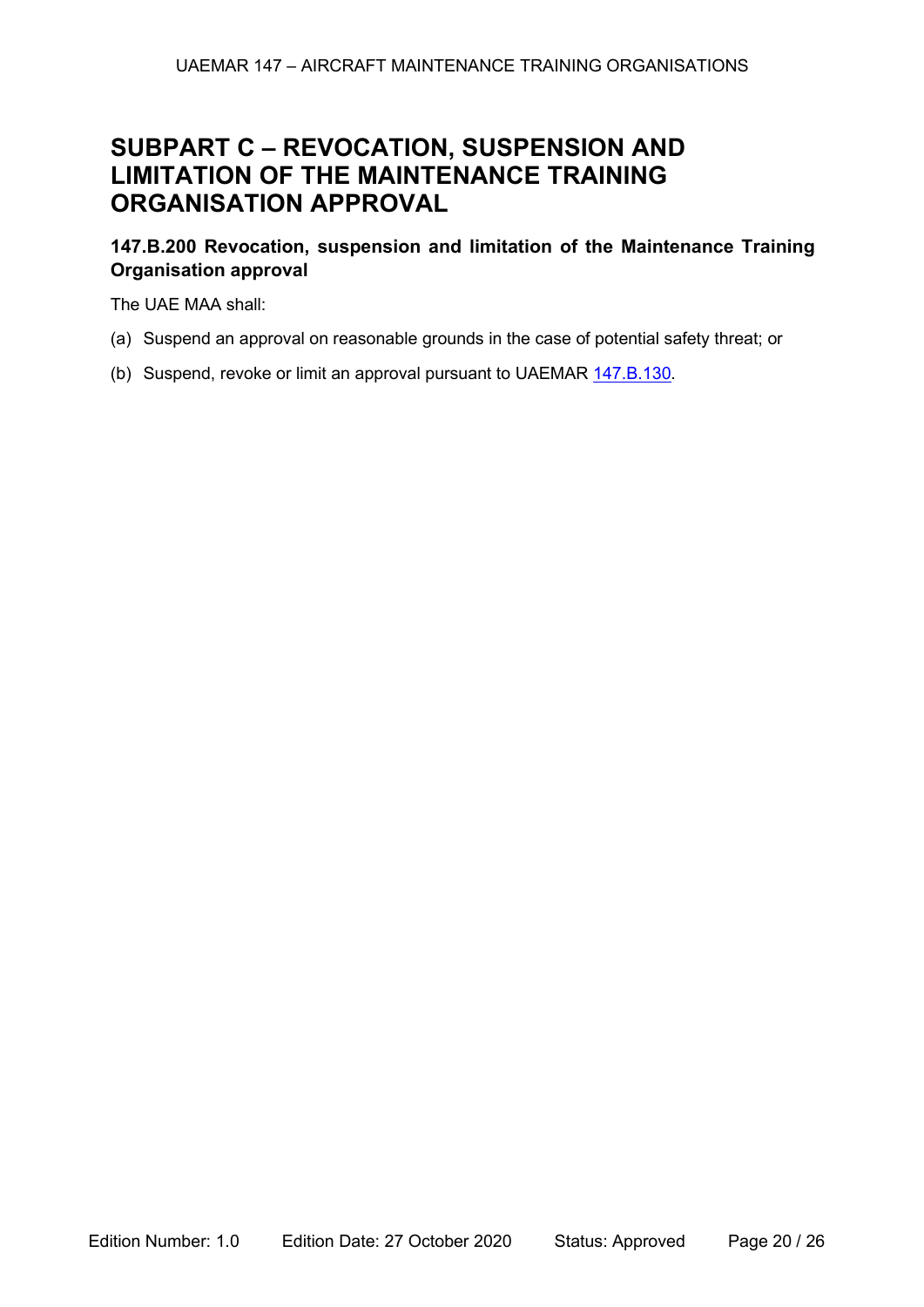# <span id="page-20-0"></span>**APPENDIX I – BASIC TRAINING COURSE DURATION AND MINIMUM PRACTICAL TRAINING HOUR**

1. The duration and minimum number of practical training hours to be completed on a basic training course shall be as follows:

| <b>Basic Course</b>                              | Duration (Theory)<br>(See Note 1) | Duration (Practical)<br>(See Note 1) | <b>Minimum Practical</b><br><b>Training Hours for</b><br>maximum reduction<br>in experience<br>requirements<br>(See Note 2) |
|--------------------------------------------------|-----------------------------------|--------------------------------------|-----------------------------------------------------------------------------------------------------------------------------|
| A <sub>1</sub>                                   |                                   |                                      | 520                                                                                                                         |
| A2                                               |                                   |                                      | 420                                                                                                                         |
| A3                                               |                                   |                                      | 520                                                                                                                         |
| A4                                               |                                   |                                      | 520                                                                                                                         |
| B1.1                                             |                                   |                                      | 960                                                                                                                         |
| B1.2                                             |                                   |                                      | 800                                                                                                                         |
| <b>B1.3</b>                                      |                                   |                                      | 960                                                                                                                         |
| B1.4                                             |                                   |                                      | 960                                                                                                                         |
| <b>B2</b>                                        |                                   |                                      | 960                                                                                                                         |
| $\overline{A}$<br>(Module 50 - 55<br>Extensions) |                                   |                                      | (See Note 1)                                                                                                                |
| <b>B1</b><br>(Module 50 - 55<br>Extensions)      |                                   |                                      | (See Note 1)                                                                                                                |
| <b>B2</b><br>(Module 50 - 55<br>Extensions)      |                                   |                                      | (See Note 1)                                                                                                                |

Notes:

- 1. To be specified by the UAE MAA (if required).
- 2. These are the minimum practical training hours required for an individual to be able to claim reductions in the experience requirements as detailed in UAEMAR 66.A.30(a)1(iii) and UAEMAR 66.A.30(a)2(iii).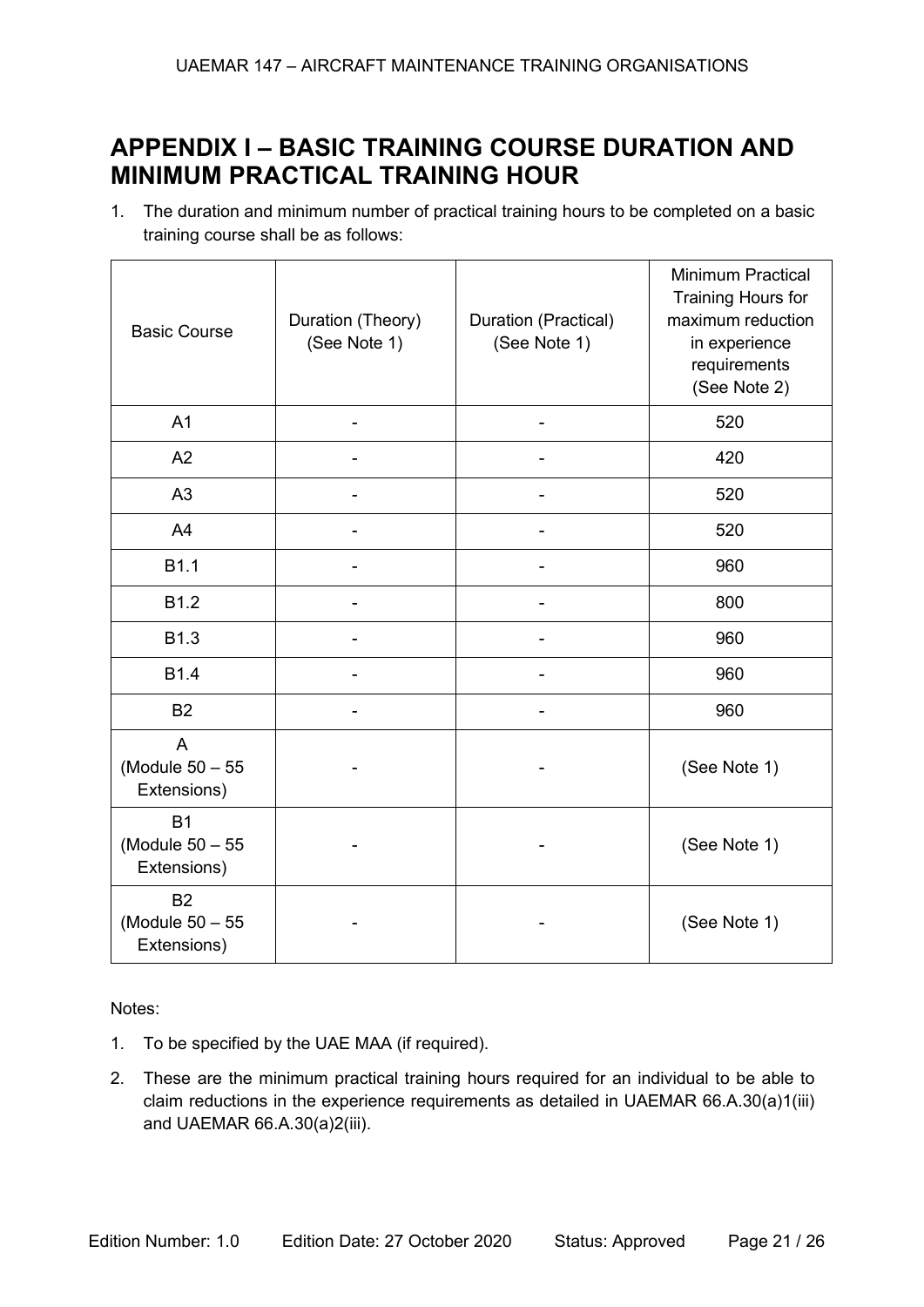# <span id="page-21-0"></span>**APPENDIX II – MAINTENANCE TRAINING ORGANISATION APPROVAL**

UAEMAR Form 11 is contained in the UAEMAR Forms document. ▶ AMC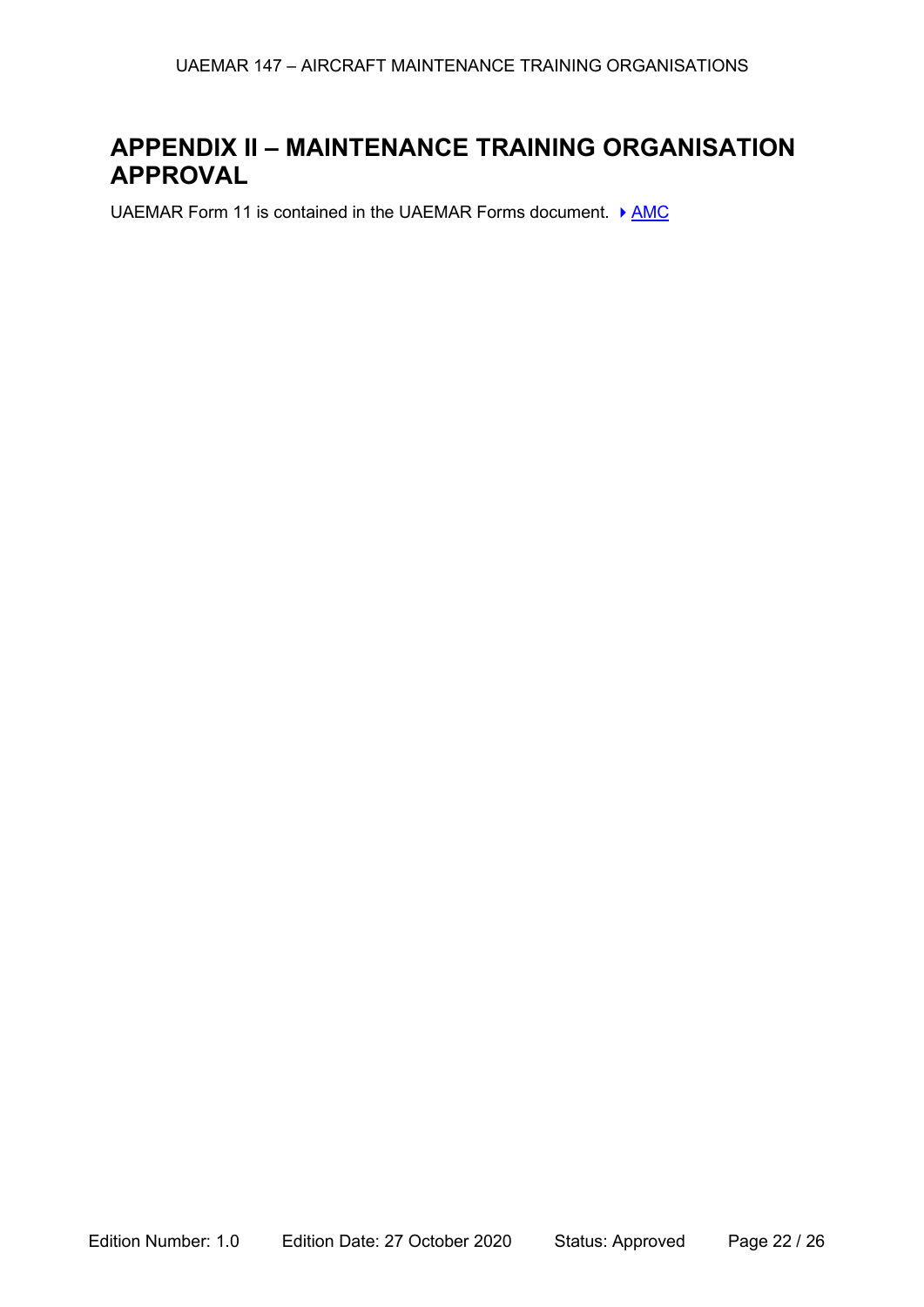# <span id="page-22-0"></span>**APPENDIX III - EXAMPLES OF TRAINING CERTIFICATES**

#### ▶ AMC

1. Basic Training/Examination

The information contained within the example of a basic training certificate detailed below is to be used for recognition of completion of either the basic training, the basic examination or both the basic training and basic training examinations.

A training certificate shall clearly identify each individual module or sub-module examination by date passed together with the corresponding version of to UAEMAR 66 Appendix I.

| CERTIFICATE OF RECOGNITION                                                                                                                                                                                        |  |  |  |
|-------------------------------------------------------------------------------------------------------------------------------------------------------------------------------------------------------------------|--|--|--|
| UAEMAR 147 APPROVED BASIC TRAINING COURSE OR BASIC EXAMINATION                                                                                                                                                    |  |  |  |
| This Certificate of Recognition is issued to:                                                                                                                                                                     |  |  |  |
| [FULL NAME]                                                                                                                                                                                                       |  |  |  |
| [DATE AND PLACE OF BIRTH]                                                                                                                                                                                         |  |  |  |
| By:                                                                                                                                                                                                               |  |  |  |
| [MTO NAME AND ADDRESS]                                                                                                                                                                                            |  |  |  |
| [UAEMAR 147 APPROVAL REFERENCE]                                                                                                                                                                                   |  |  |  |
| A Maintenance Training Organisation approved to provide training and conduct examinations within<br>its approval schedule and in accordance with the requirements of UAEMAR 147.                                  |  |  |  |
| This certificate confirms that the above named person either successfully passed the approved basic<br>training course(*) or the basic examination(*) stated below in compliance with the UAEMAR<br>requirements: |  |  |  |
| [BASIC TRAINING COURSE(*)] AND/OR [BASIC EXAMINATION(*)]                                                                                                                                                          |  |  |  |
| [LIST OF UAEMAR 66 MODULES/ SUB MODULES/DATE OF EXAMINATION PASSED]                                                                                                                                               |  |  |  |
| Certificate number:                                                                                                                                                                                               |  |  |  |
| Date:                                                                                                                                                                                                             |  |  |  |
| Signed:                                                                                                                                                                                                           |  |  |  |
| For:<br>[MTO NAME]                                                                                                                                                                                                |  |  |  |
| $(*)$ – delete as appropriate                                                                                                                                                                                     |  |  |  |
|                                                                                                                                                                                                                   |  |  |  |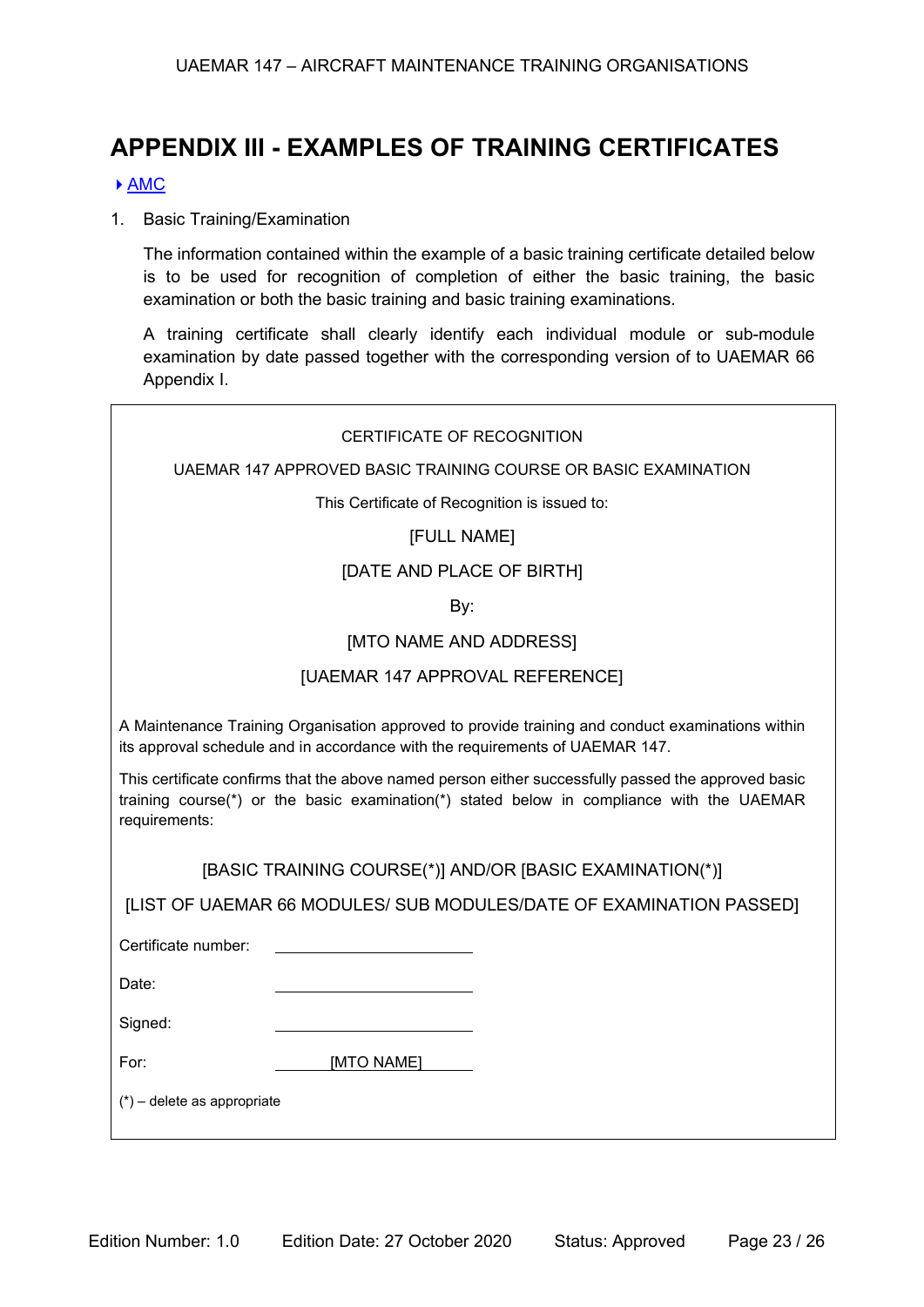#### 2. Military Aircraft Type Training

The information contained within the example of a Military Aircraft Type Training certificate as detailed below is to be used for recognition of completion of either the theoretical elements, the practical elements or both the theoretical and practical elements of the Military Aircraft Type Rating training course.

The appropriate references should be deleted as applicable and the course type box shall detail whether only the theoretical elements or the practical elements were covered or whether theoretical and practical elements were covered.

The training certificate shall clearly identify if the course is a complete course or a partial course (such as an airframe or powerplant or avionic/electrical or military specific systems only) or a difference course based upon the applicant's previous experience (e.g. A400M course for C295M technicians). If the course is not a complete one, the certificate shall identify whether the interface areas have been covered or not.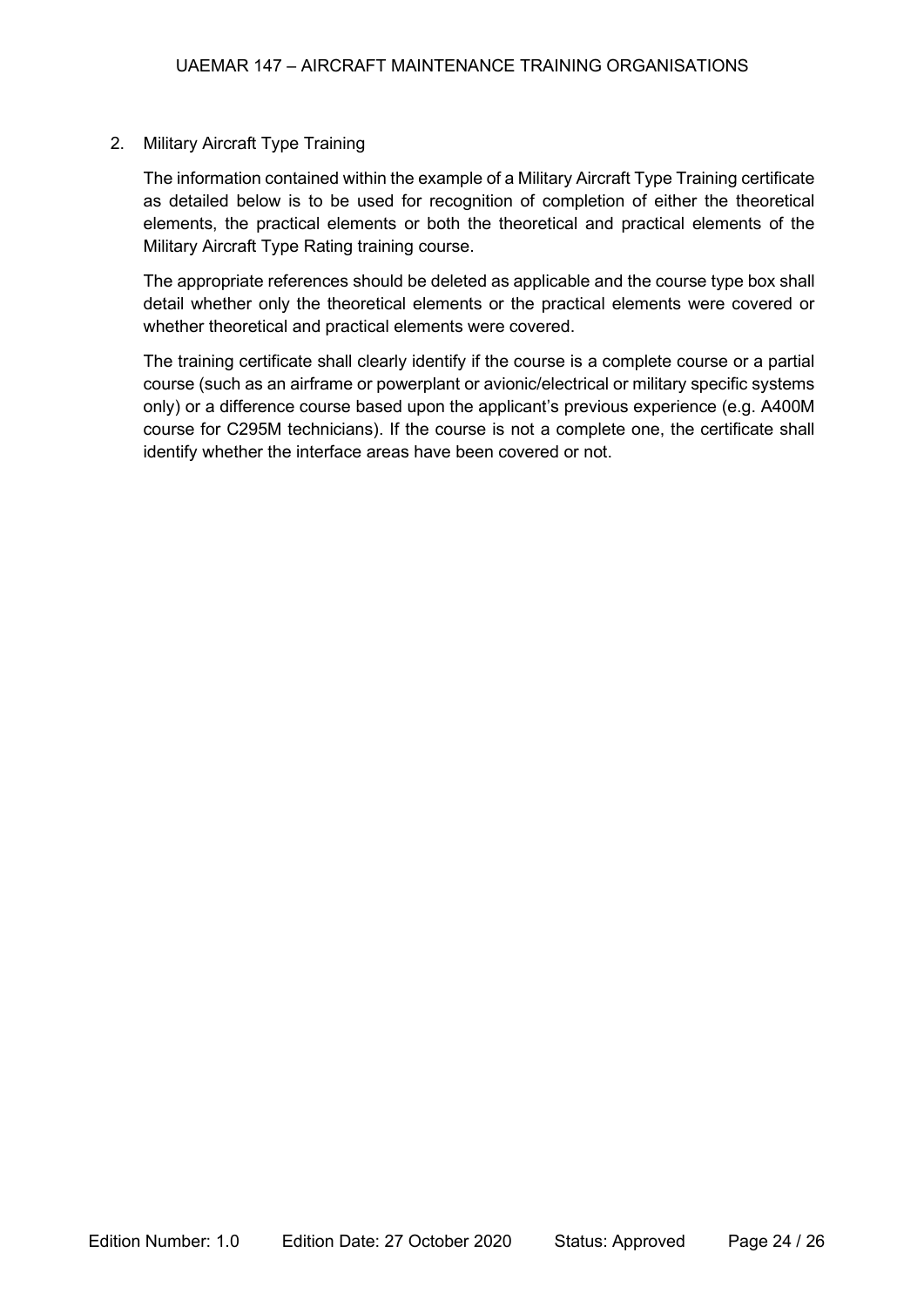#### UAEMAR 147 APPROVED MILITARY AIRCRAFT TYPE TRAINING COURSE

This Certificate of Recognition is issued to:

### [FULL NAME]

### [DATE AND PLACE OF BIRTH]

#### By:

#### [MTO NAME AND ADDRESS]

#### [UAEMAR 147 APPROVAL REFERENCE]

A Maintenance Training Organisation approved to provide training and conduct examinations within its approval schedule and in accordance with the requirements of UAEMAR 147.

This certificate confirms that the above named person either successfully passed the theoretical (\*) and/or practical(\*) elements of the approved Military Type Training course stated below and the related examinations in compliance with the UAEMAR requirements:

#### [MILITARY TYPE TRAINING COURSE]

[START AND END DATES]

[SPECIFY THEORETICAL ELEMENTS OR PRACTICAL ELEMENTS]]

Certificate number:

Date:

Signed:

For: **[MTO NAME]** 

(\*) – delete as appropriate